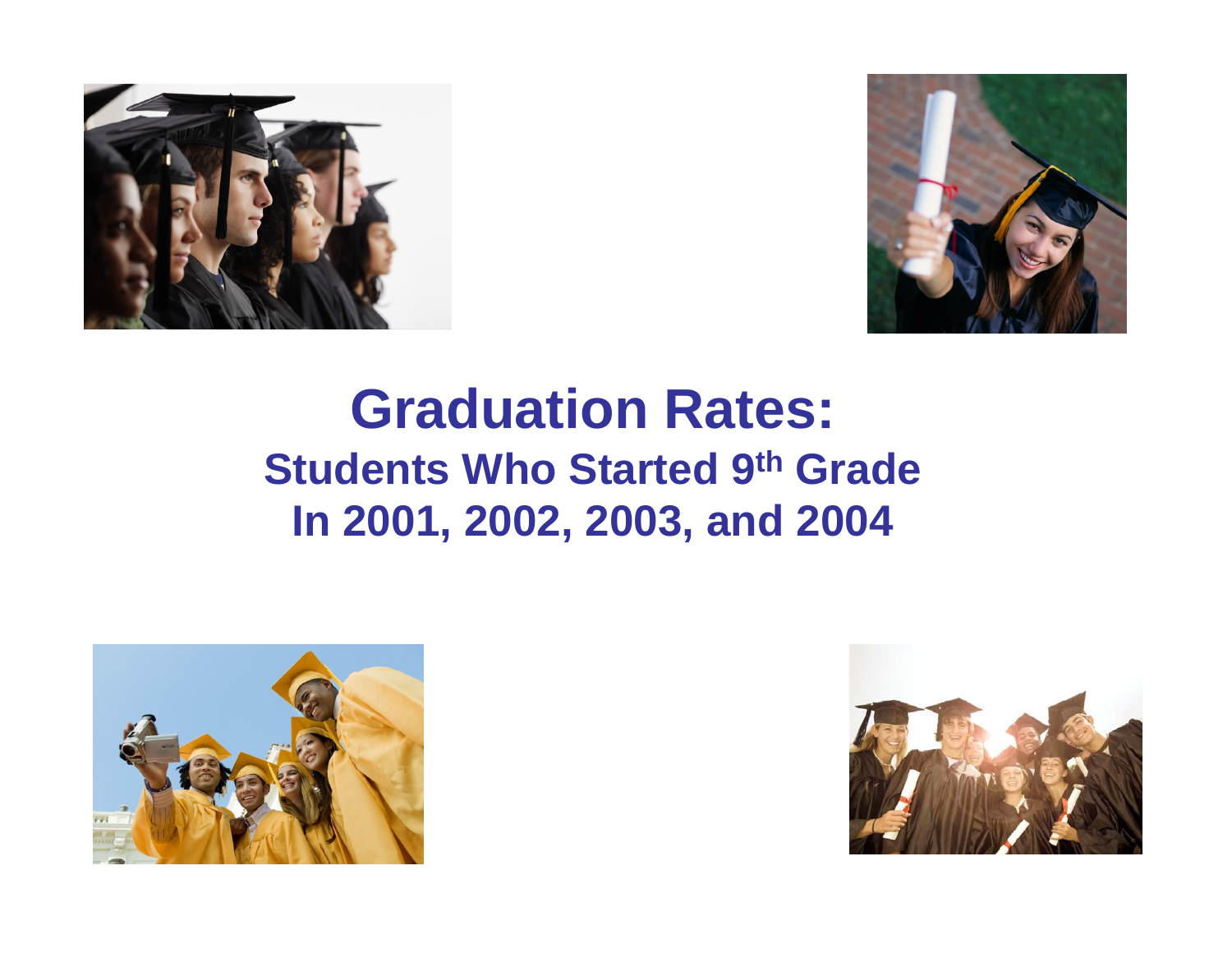# **The Bottom Line**

- **Statewide graduation rates are steadily increasing overall, according to reports from school districts. However, overall rates are still too low.**
- **A fifth year of high school increases the graduation rate especially among high need students.**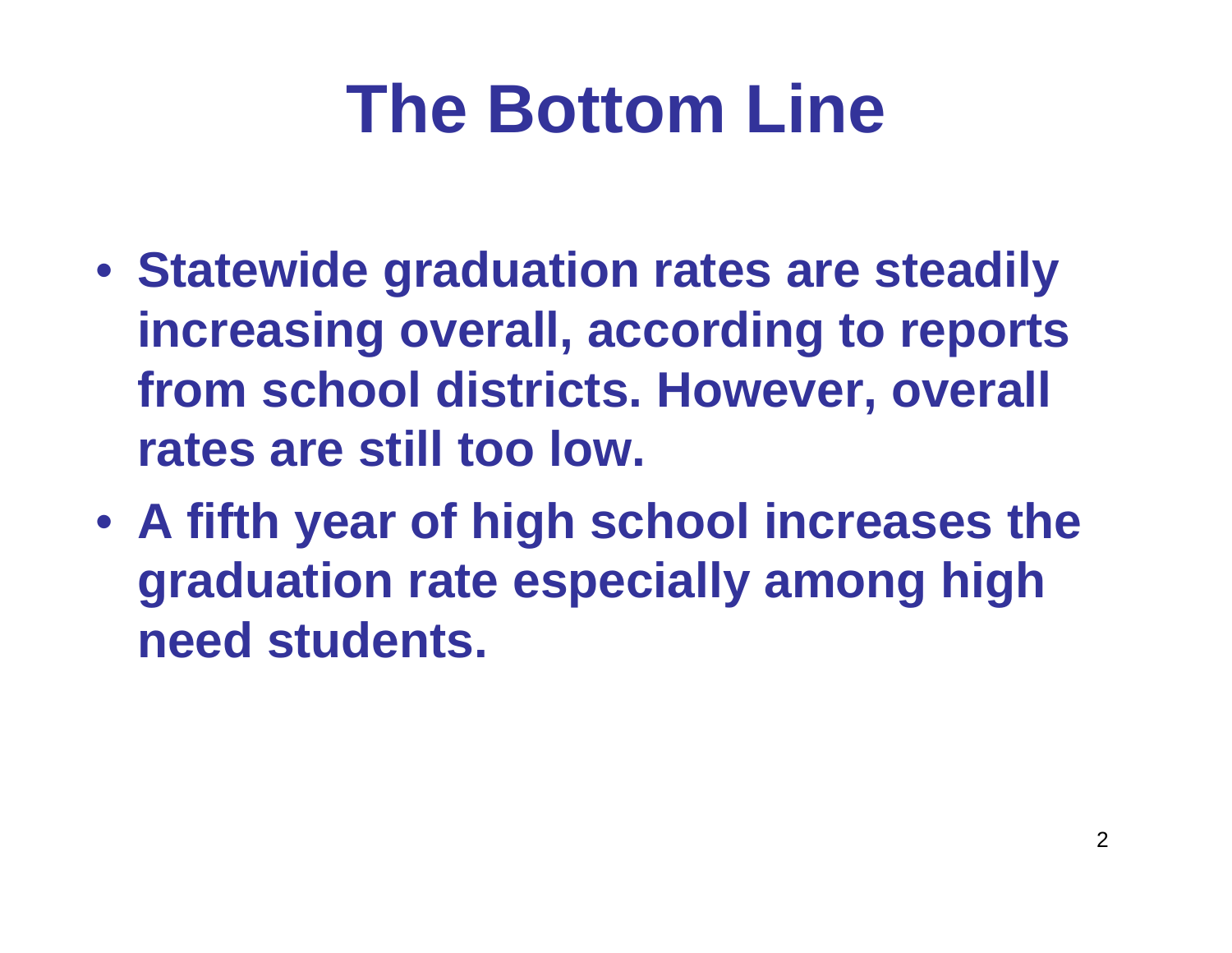# **The Bottom Line**

- **The gap between Black and Hispanic students as compared with White students is narrowing.**
- **Graduation rates for English Language Learners and Students with Disabilities are far too low. This is a serious problem.**
- **Graduation rate growth and performance are too uneven among the Big 5.**
- **Among students who graduate, more are earning a Regents Diploma.**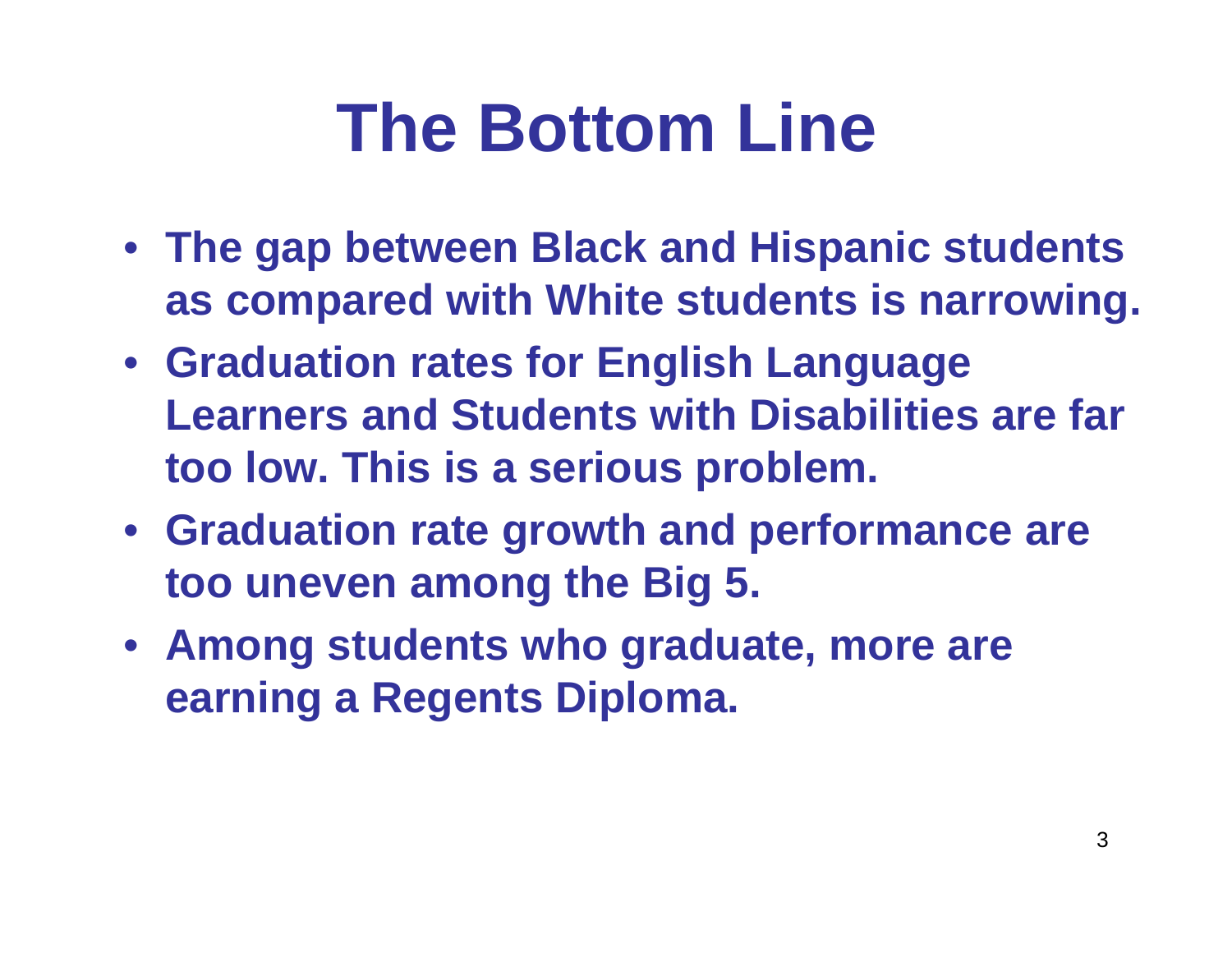**Statewide, 70.9% of students who started 9th grade in 2004 graduated by June 2008, while 16.3% of those students were still enrolled.**

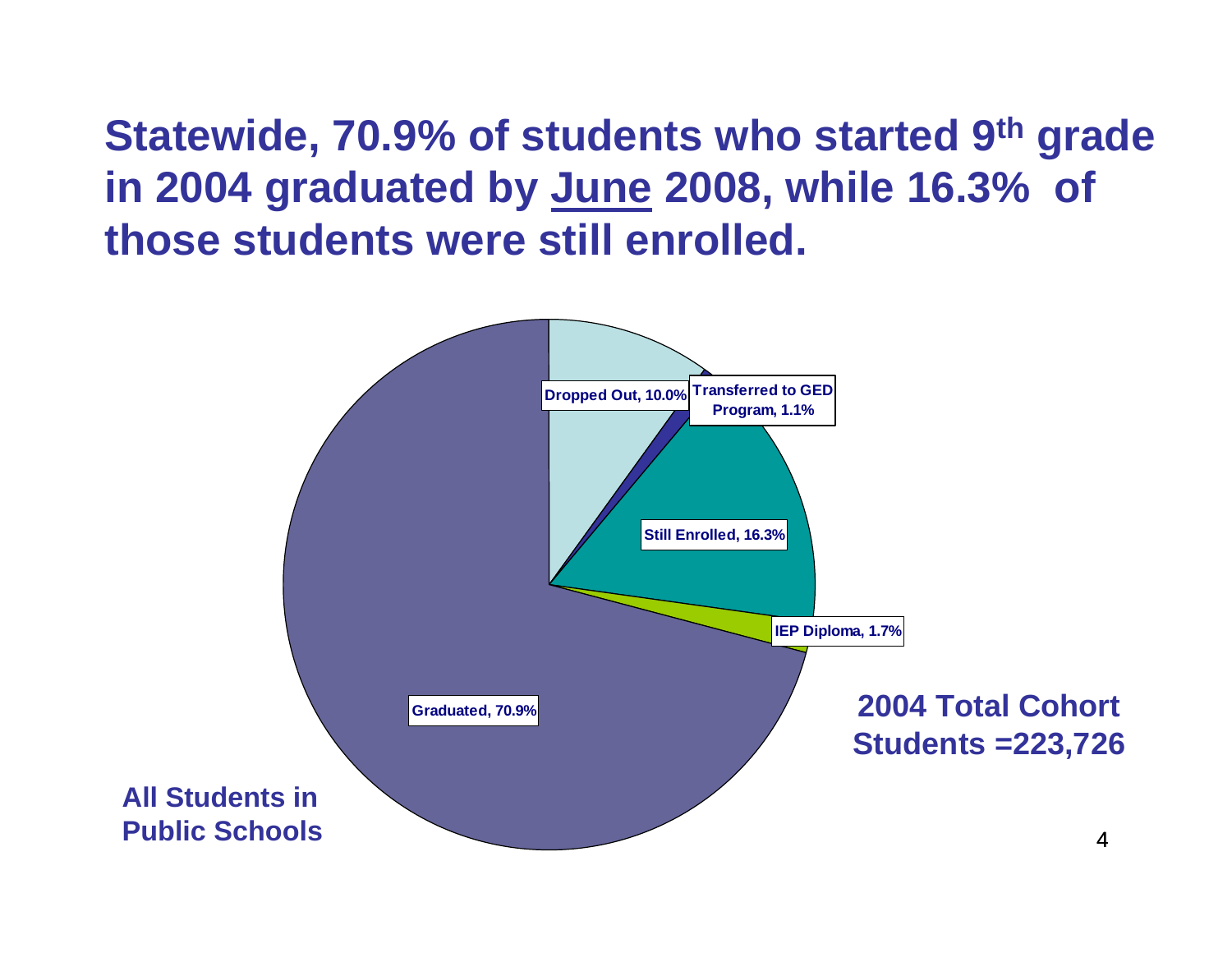# **Graduation rates reported by school districts have increased overall during the past four years.**

**Percentage of Students Graduating with Regents or Local Diploma After 4 Years**

**Results Through June, All Students**



2001 Cohort □ 2002 Cohort □ 2003 Cohort □ 2004 Cohort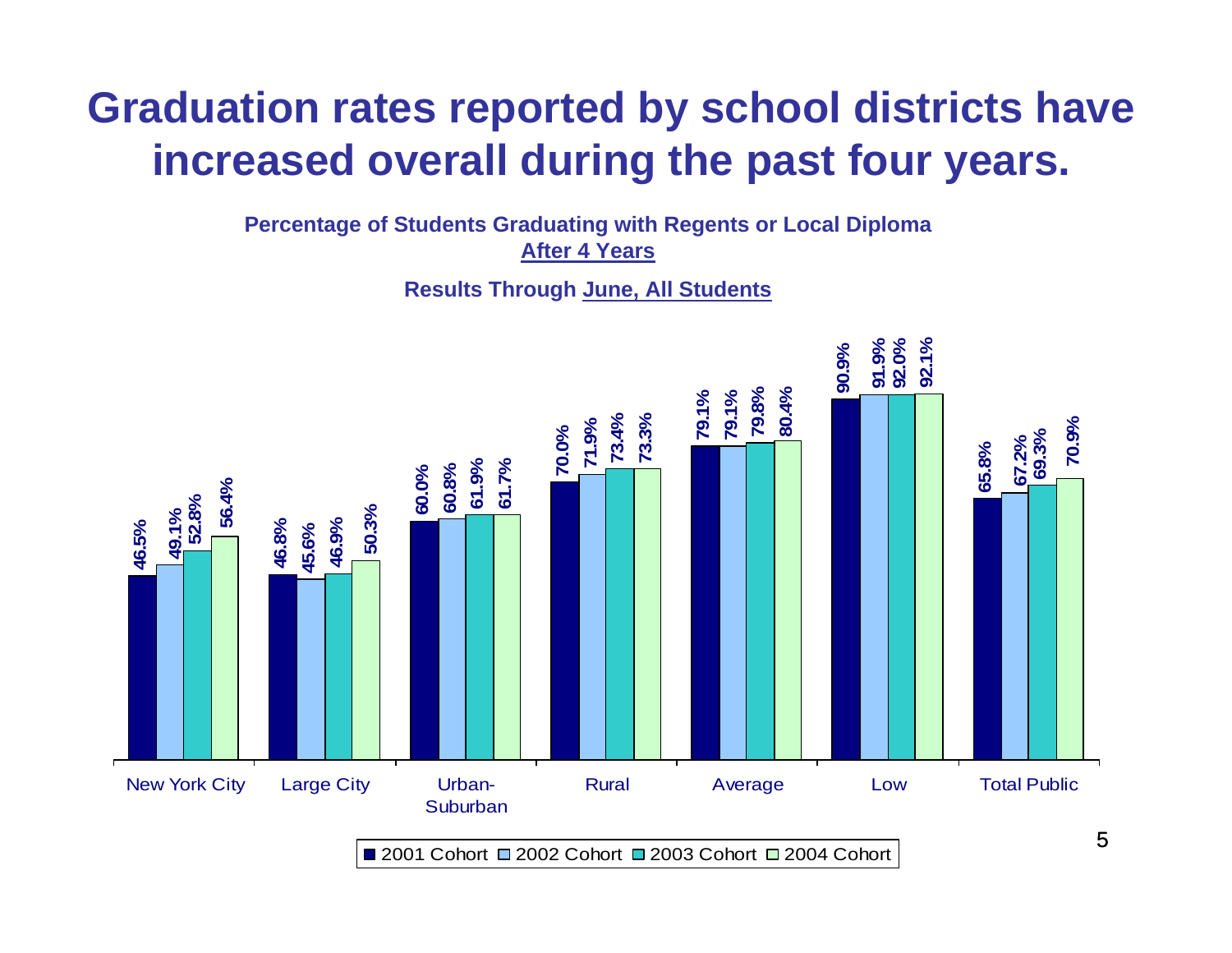## **More students statewide graduate after 5 and 6 years.**

**Percentage of Students Graduating with Regents or Local Diploma After 4, 5 and 6 Years Results Through June**

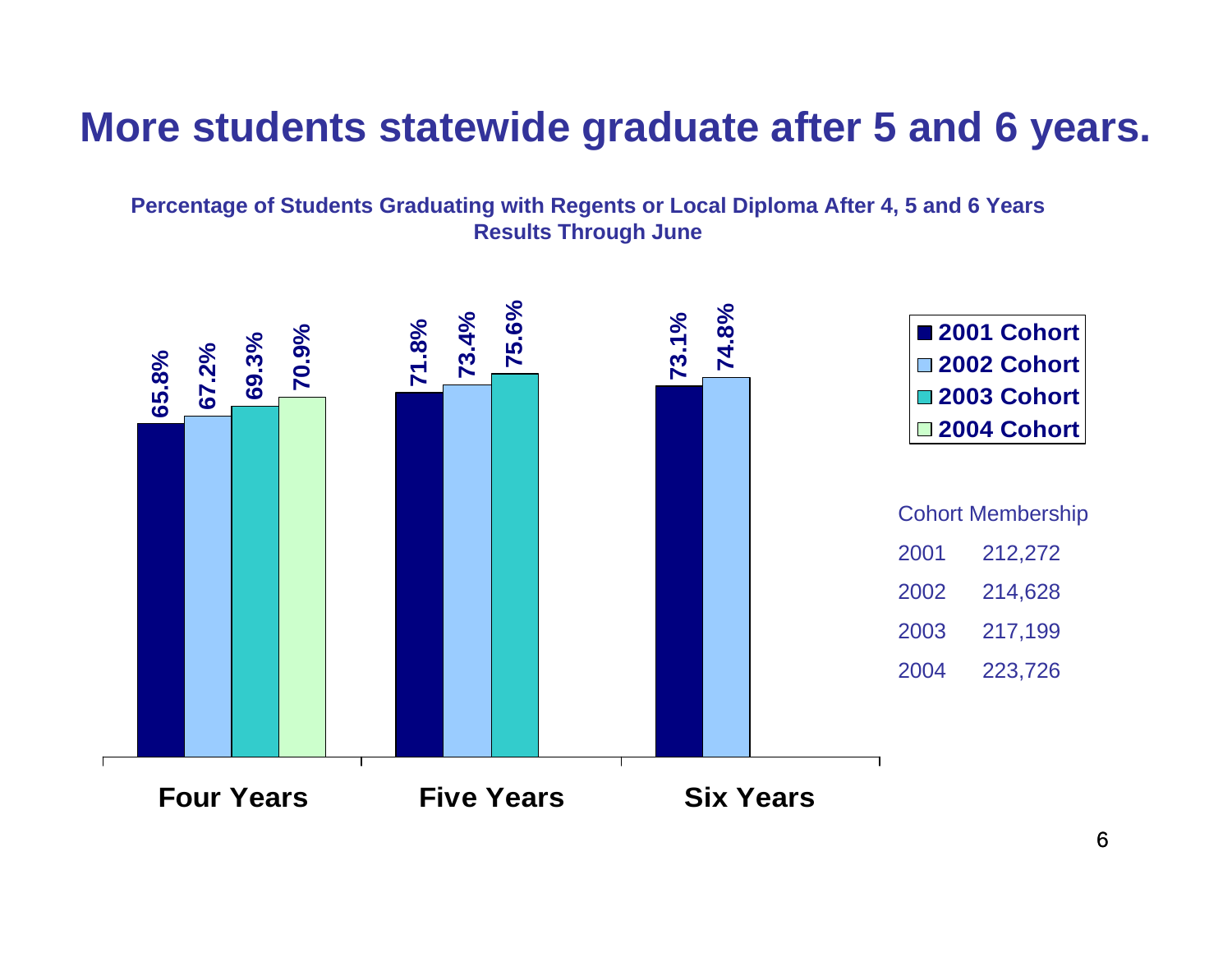## **In New York City, the percentage of students graduating increases after the 4th year.**

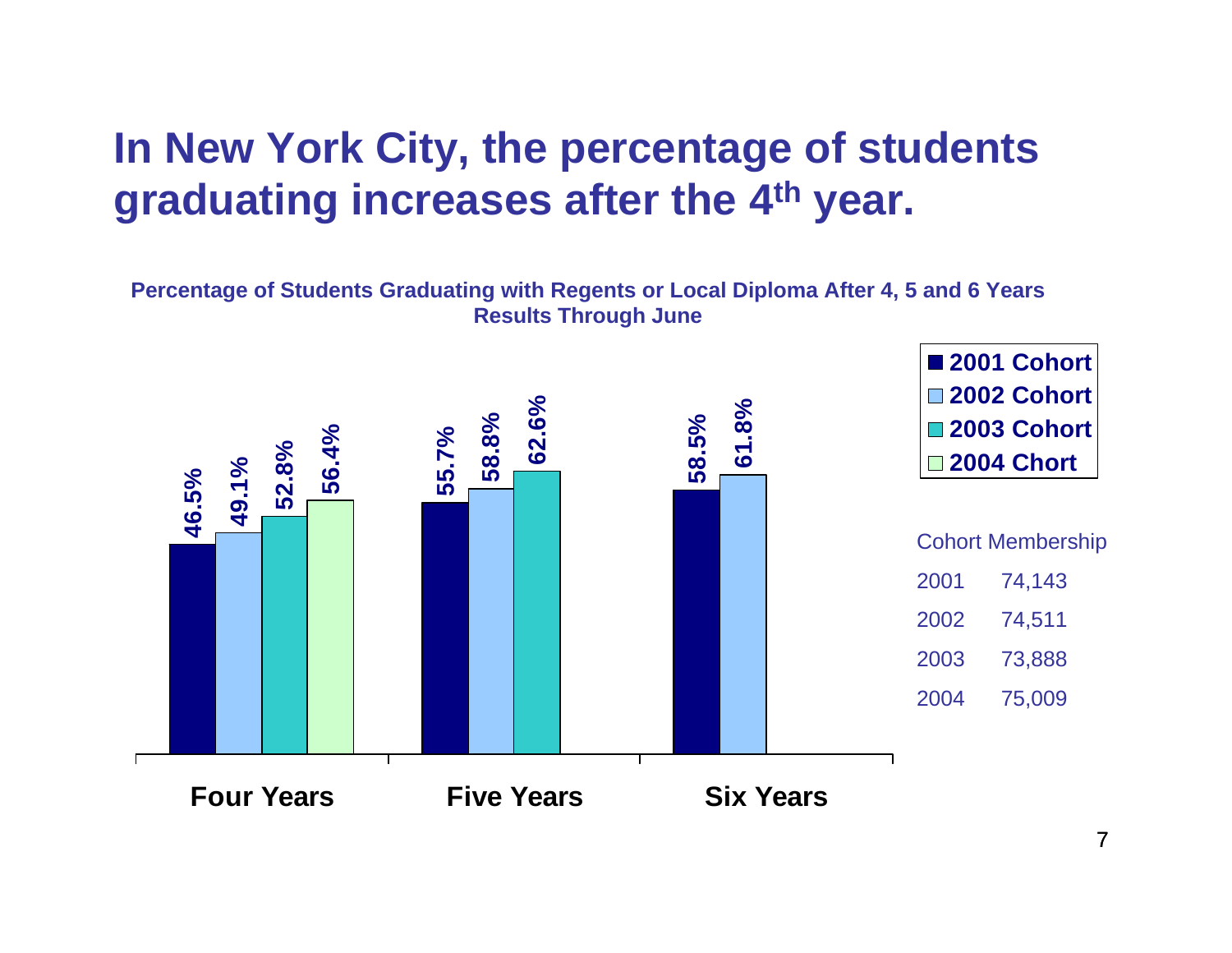### **Credentials Earned by Students Who Graduated As Percent of Total Diplomas Awarded All NYC Public School Students**



**Local Diploma Regents Diploma Regents Diploma with Advanced Designation** 

8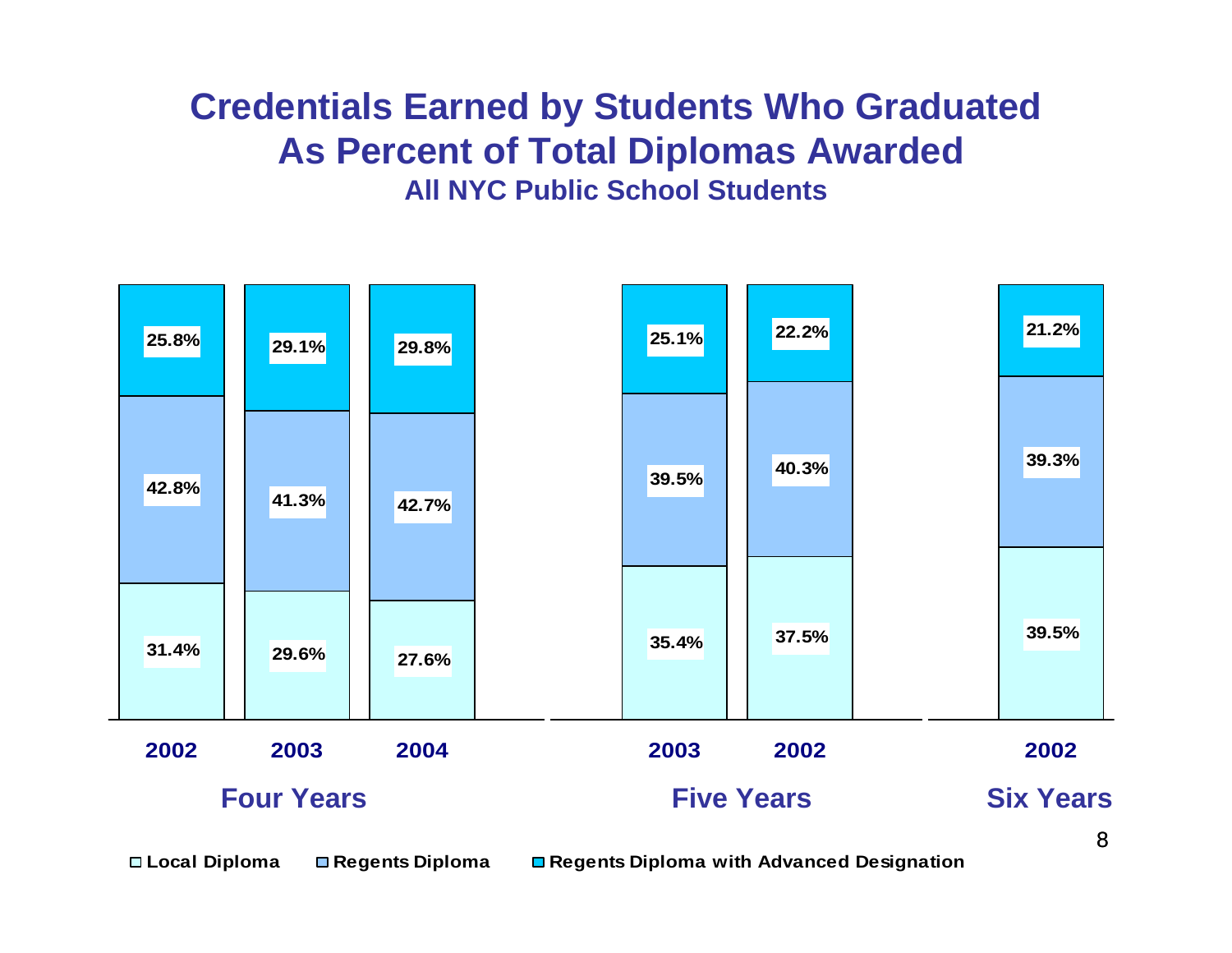### **Percentage of Buffalo Students Graduating with Regents or Local Diploma After 4, 5 and 6 Years Results of June Graduates**

\*2001 data reported in whole numbers

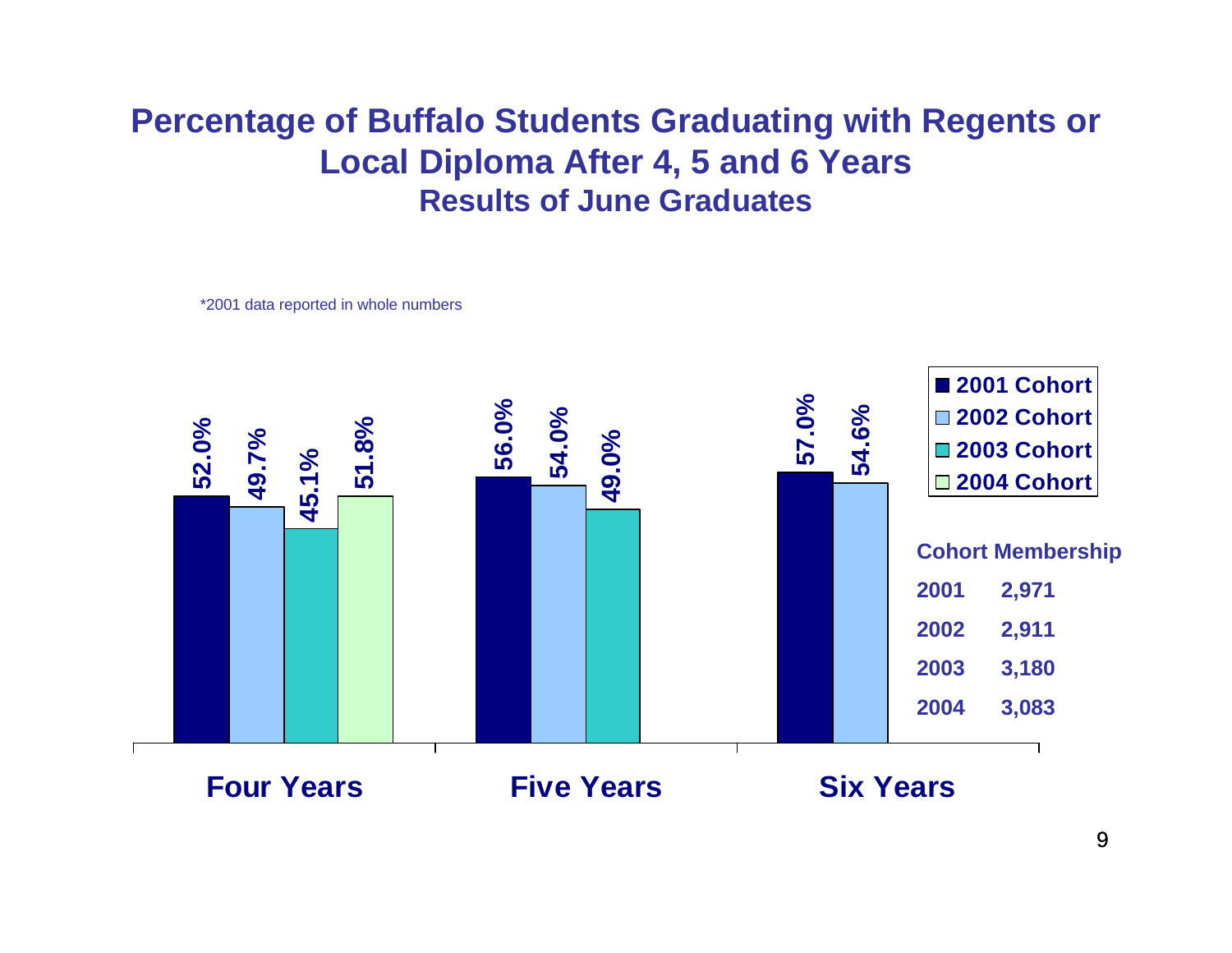## **Credentials Earned by Students Who Graduated As Percent of Total Diplomas Awarded Buffalo Public School Students**



**Local Diploma Regents Diploma Regents Diploma with Advanced Designation**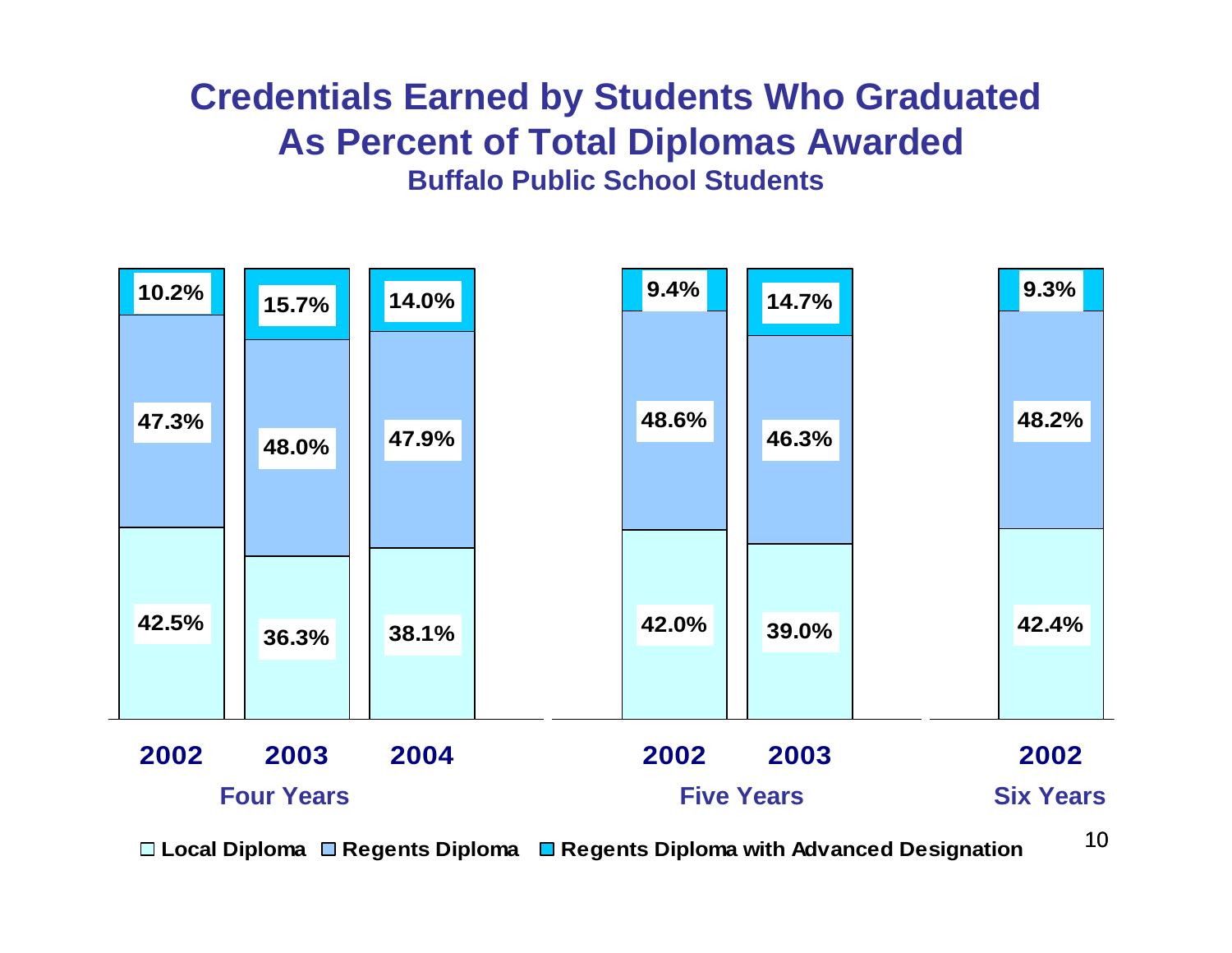## **Percentage of Rochester Students Graduating with Regents or Local Diploma After 4, 5 and 6 Years Results of June Graduates**

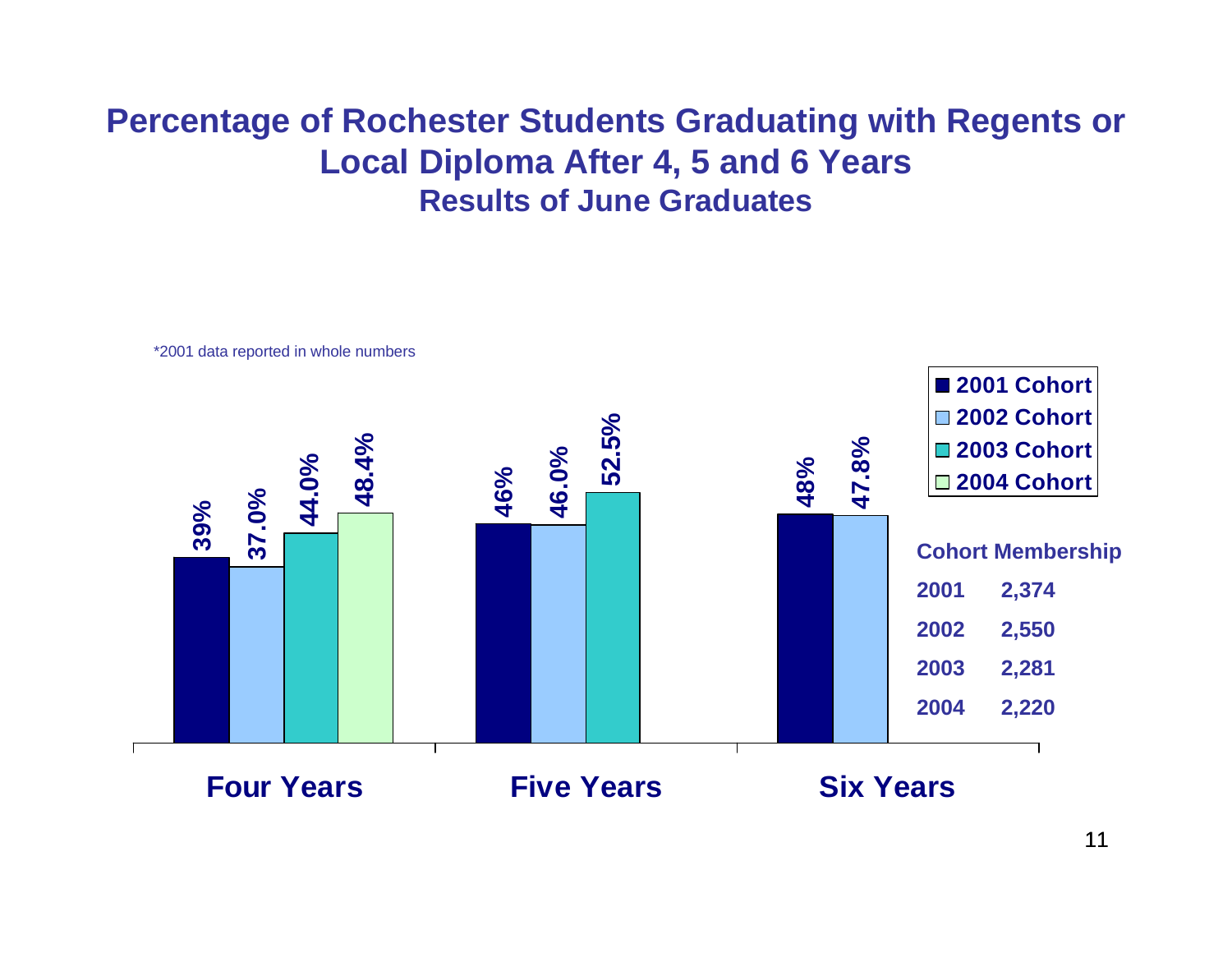## **Credentials Earned by Students Who Graduated As Percent of Total Diplomas Awarded Rochester Public School Students**



**Local Diploma Regents Diploma Regents Diploma with Advanced Designation**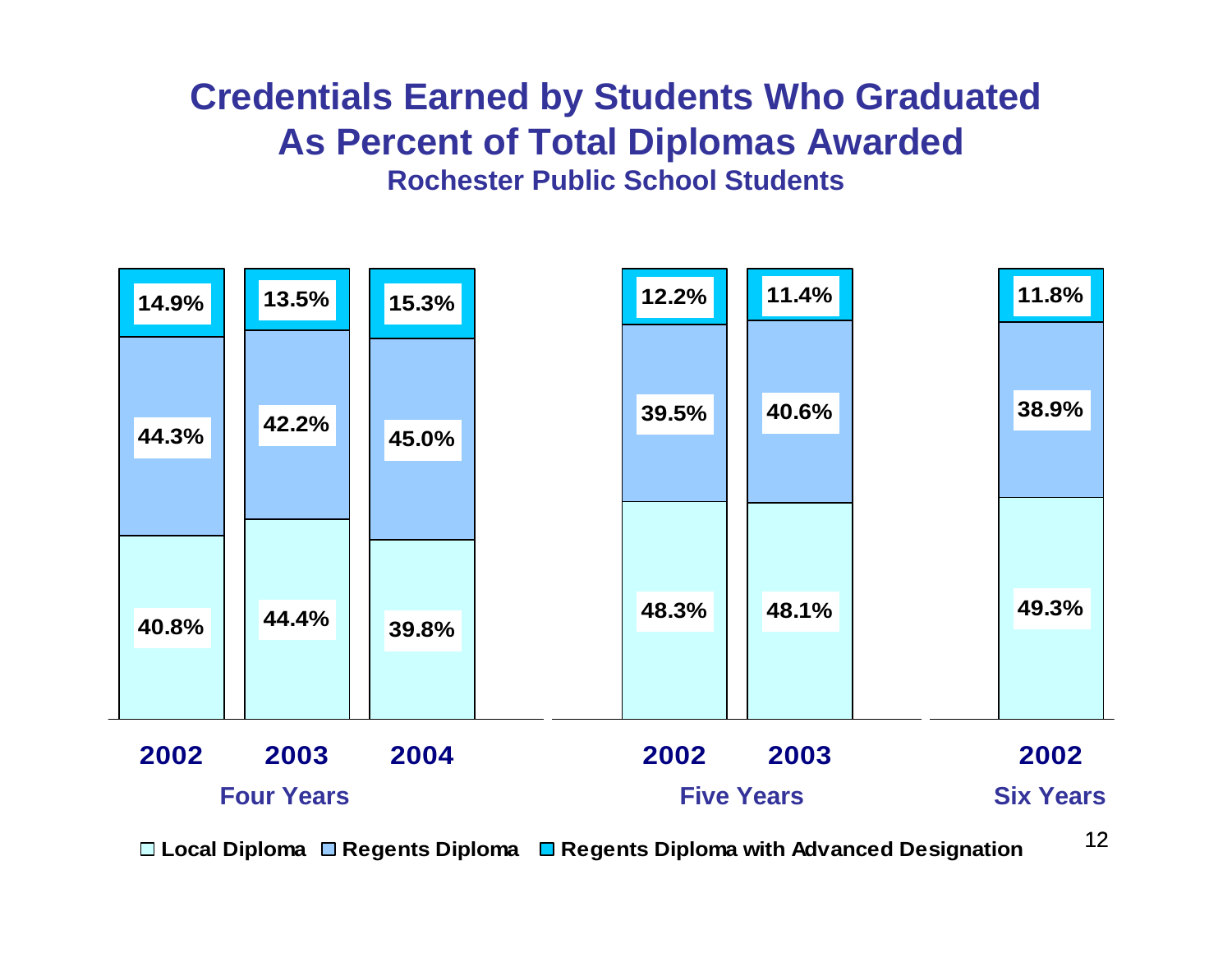## **Percentage of Syracuse Students Graduating with Regents or Local Diploma After 4, 5 and 6 Years Results of June Graduates**

\*2001 data reported in whole numbers

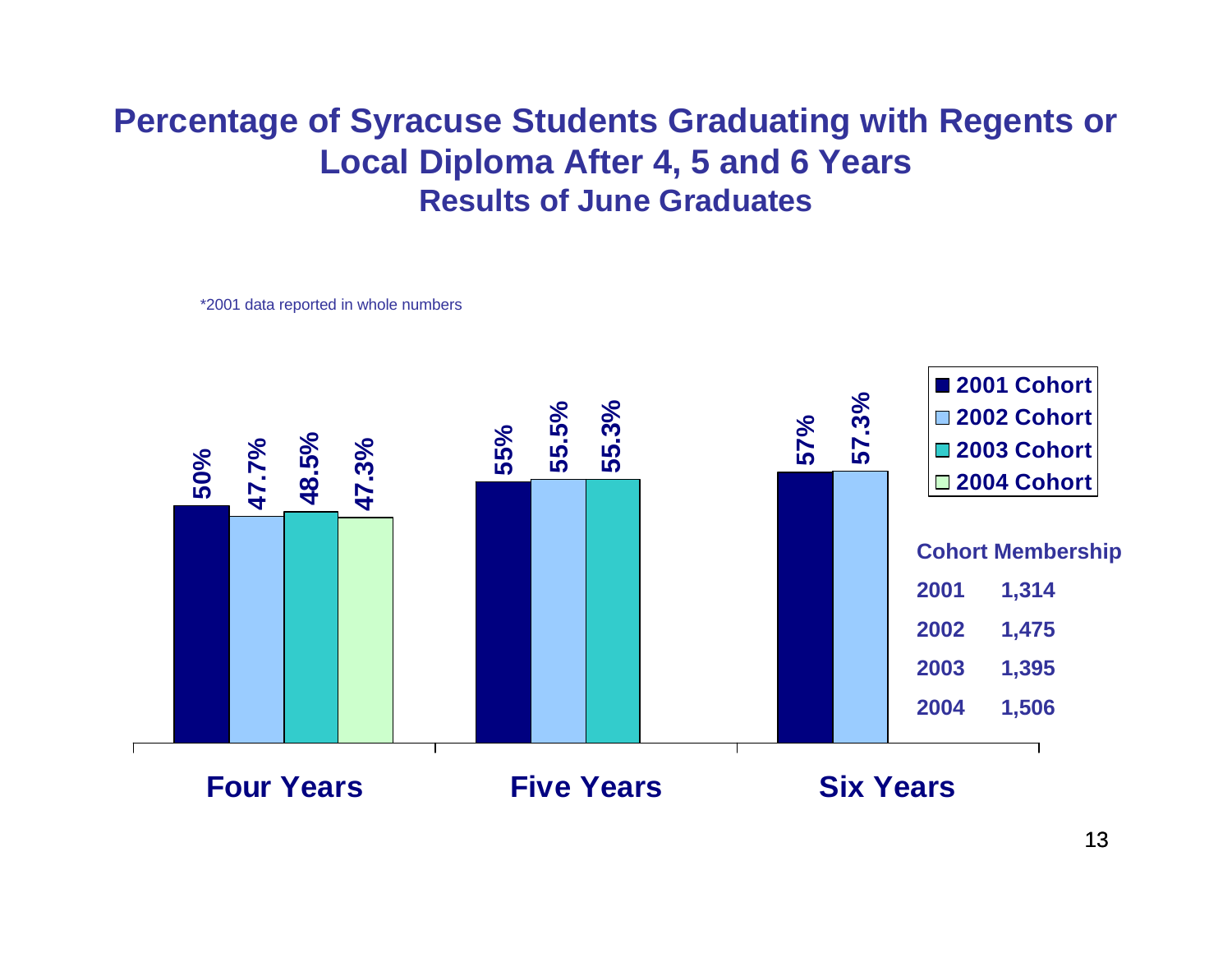## **Credentials Earned by Students Who Graduated As Percent of Total Diplomas Awarded Syracuse Public School Students**



**Local Diploma Regents Diploma Regents Diploma with Advanced Designation**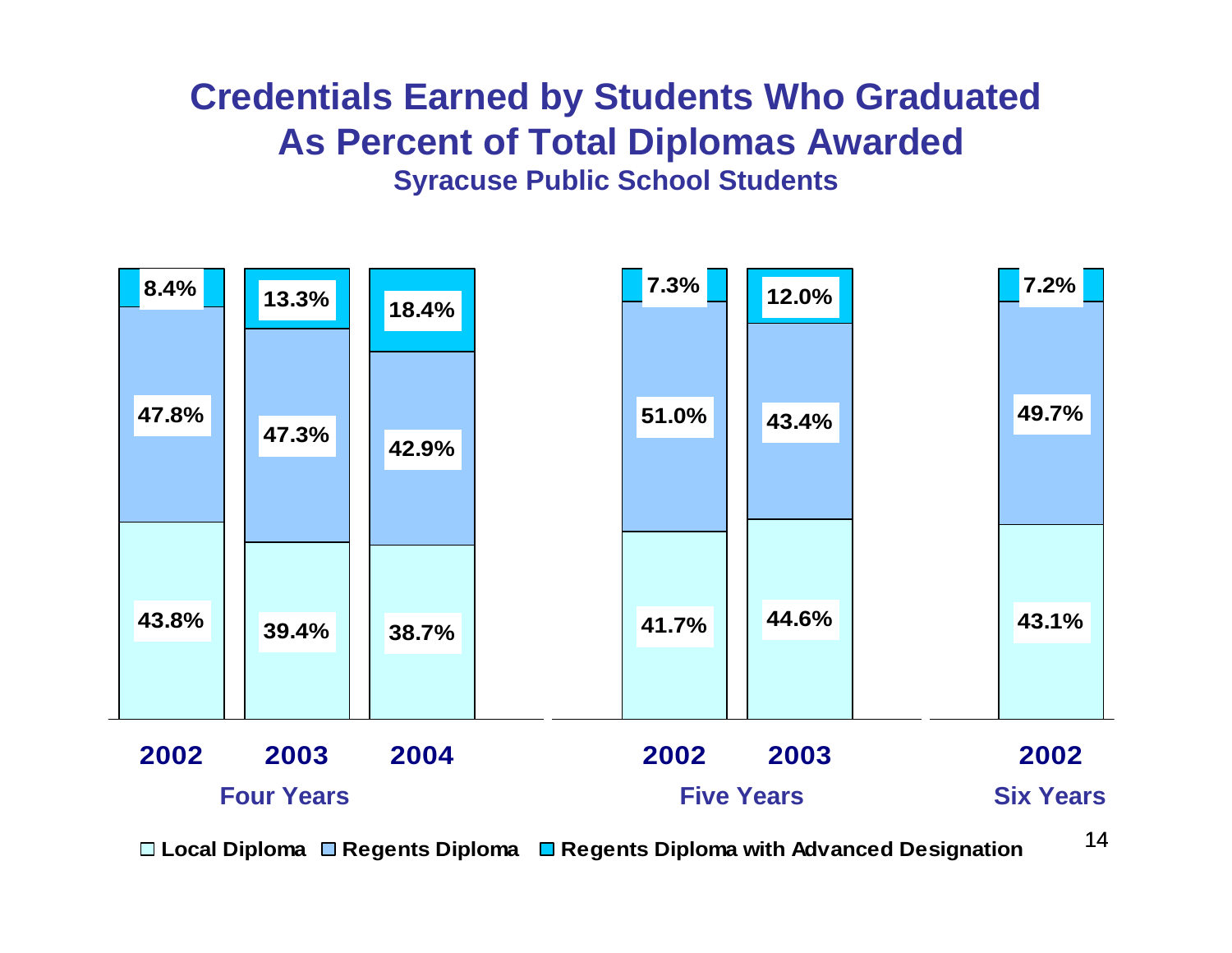### **Percentage of Yonkers Students Graduating with Regents or Local Diploma After 4, 5 and 6 Years Results of June Graduates**



\*2001 data reported in whole numbers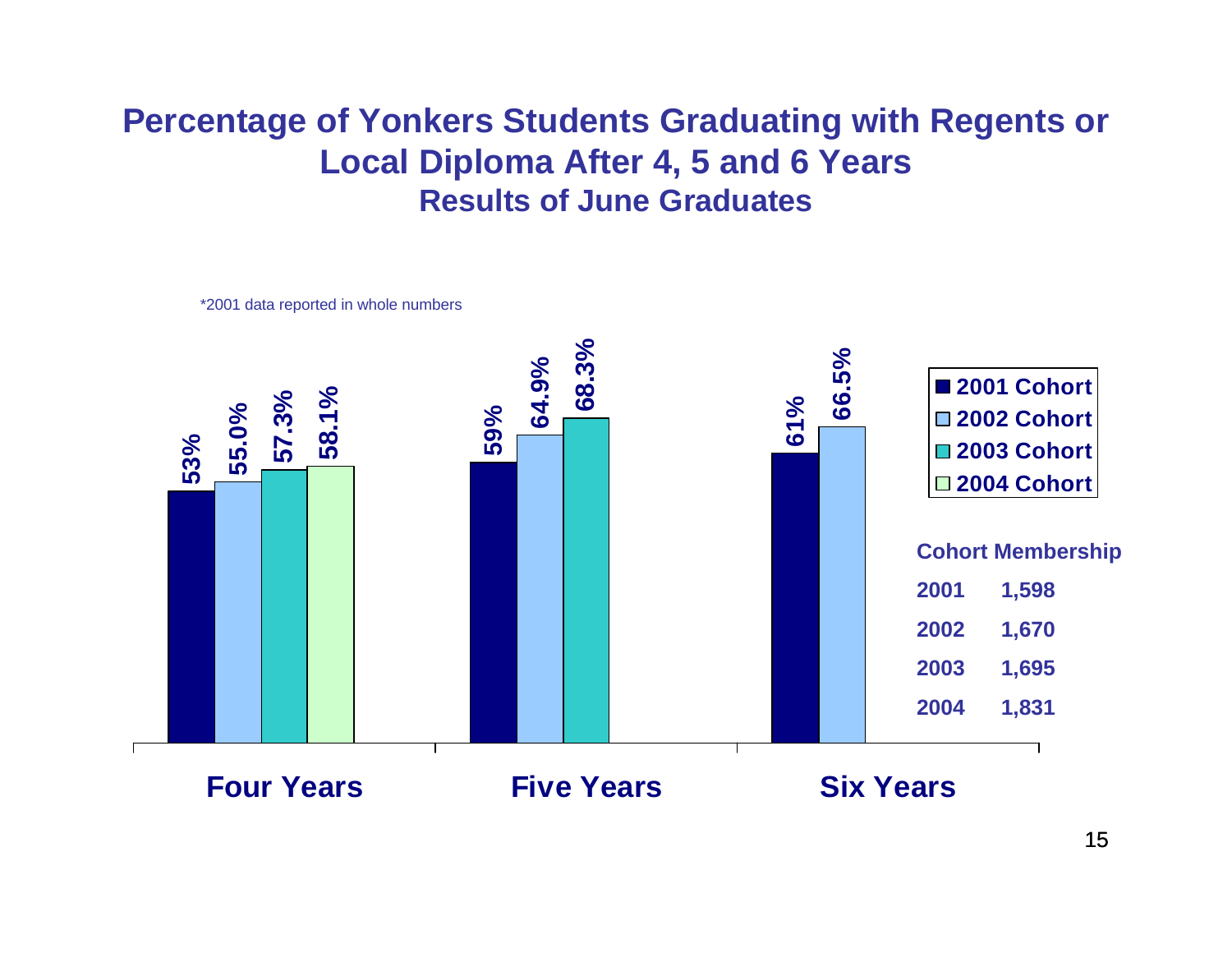## **Credentials Earned by Students Who Graduated As Percent of Total Diplomas Awarded Yonkers Public School Students**



**Local Diploma Regents Diploma Regents Diploma with Advanced Designation**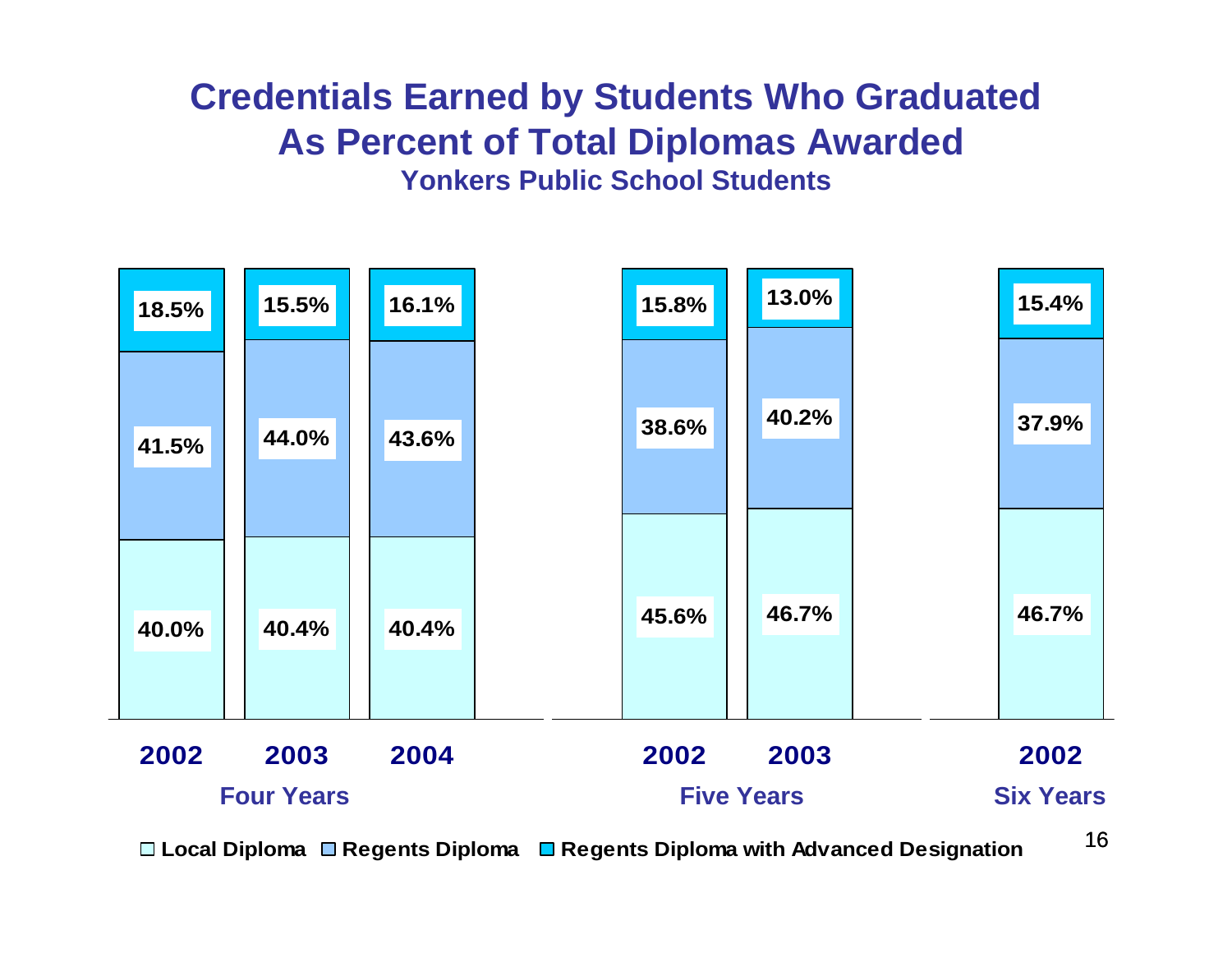# **Results for Students by Race and Ethnicity**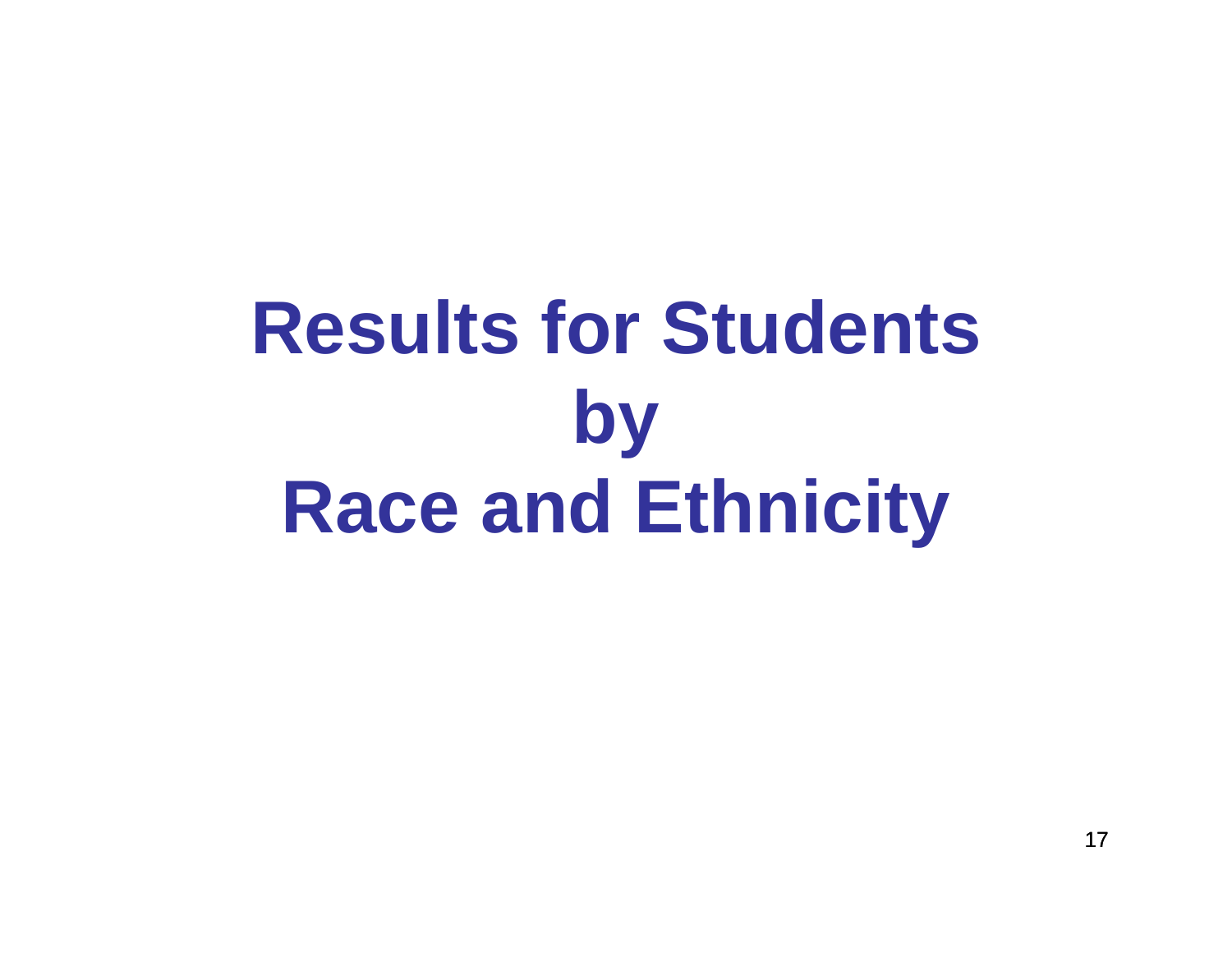## **Graduation rates have been increasing across all groups, except American Indians.**

#### **Percentage of NYS Students Graduating with Regents or Local Diploma After 4 Years**

#### **Results of June Graduates**

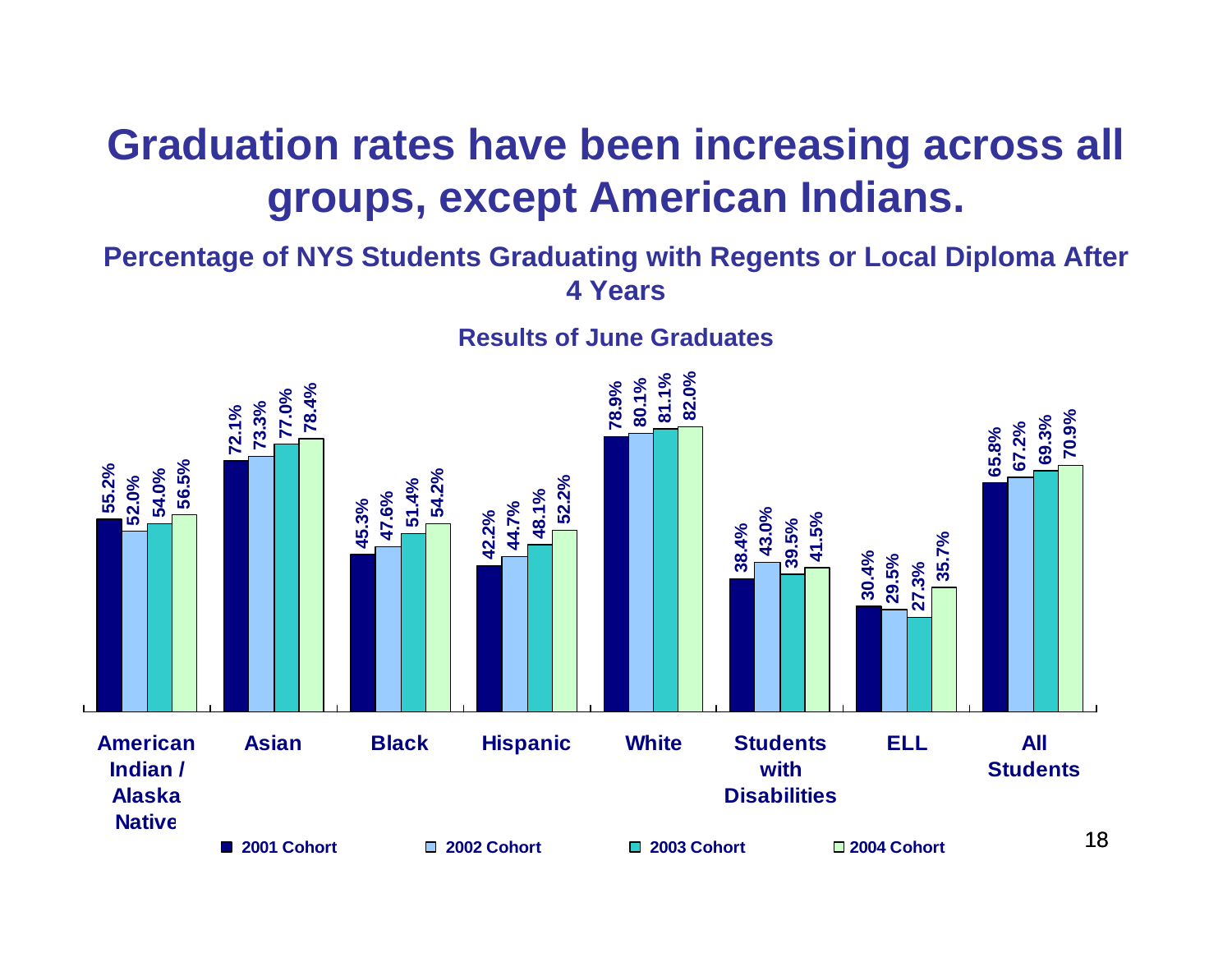## **Achievement Gap in Percentage Between Black vs. White and Hispanic vs. White Students Graduating with Regents or Local Diploma After 4 Years**

**Percentage Point Difference for June Graduates, plus August Graduates 2008**





19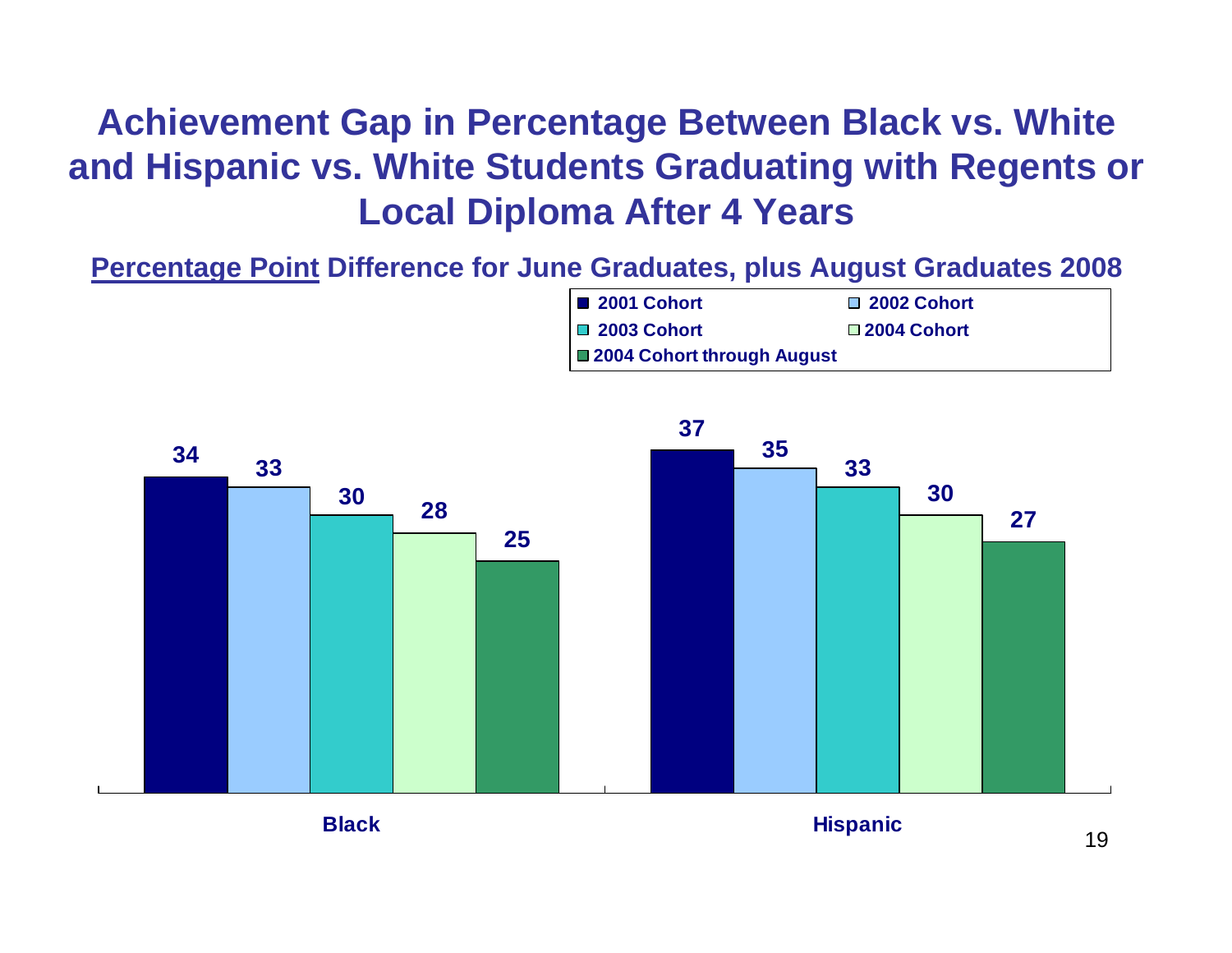# **A fifth year makes a difference for Black students. For Black students who started 9th grade in 2003, almost 4,000 more students graduated in the 5th year.**

**Percentage of Students Graduating with Regents or Local Diploma After 4, 5 and 6 Years Results Through June**

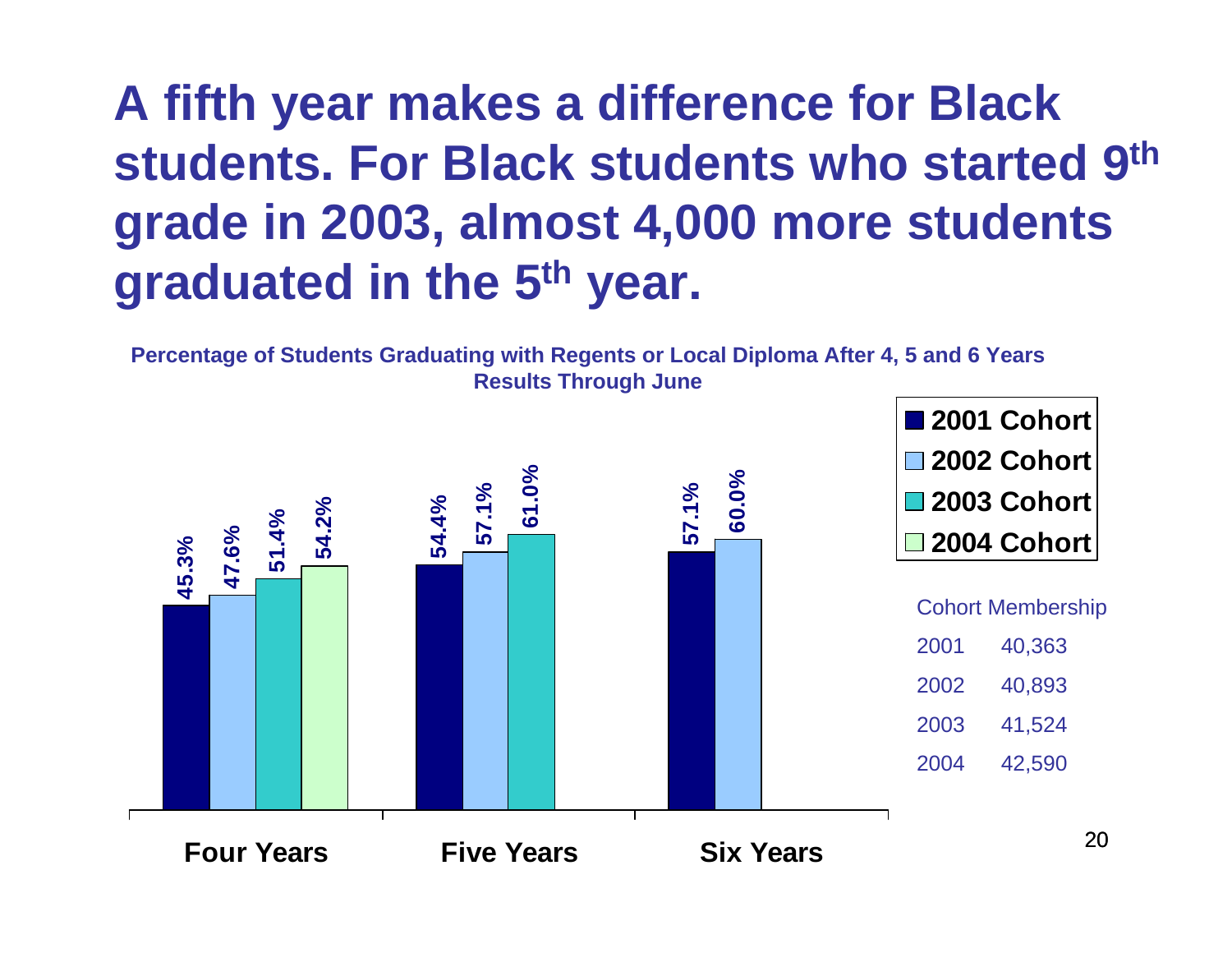# **The same is true for Hispanic students. Of Hispanic students who started 9th grade in 2003, a total of 3,945 more graduated in the 5th year.**

21**58.5% 57.8% 52.2% 42.2% 51.8% 54.7% 54.5% 44.7% 48.1% Four Years Five Years Six Years2001 Cohort2002 Cohort2003 Cohort2004 CohortPercentage of Students Graduating with Regents or Local Diploma After 4, 5 and 6 Years Results Through June** Cohort Membership 2001 35,753 2002 36,867 2003 37,971 2004 40,498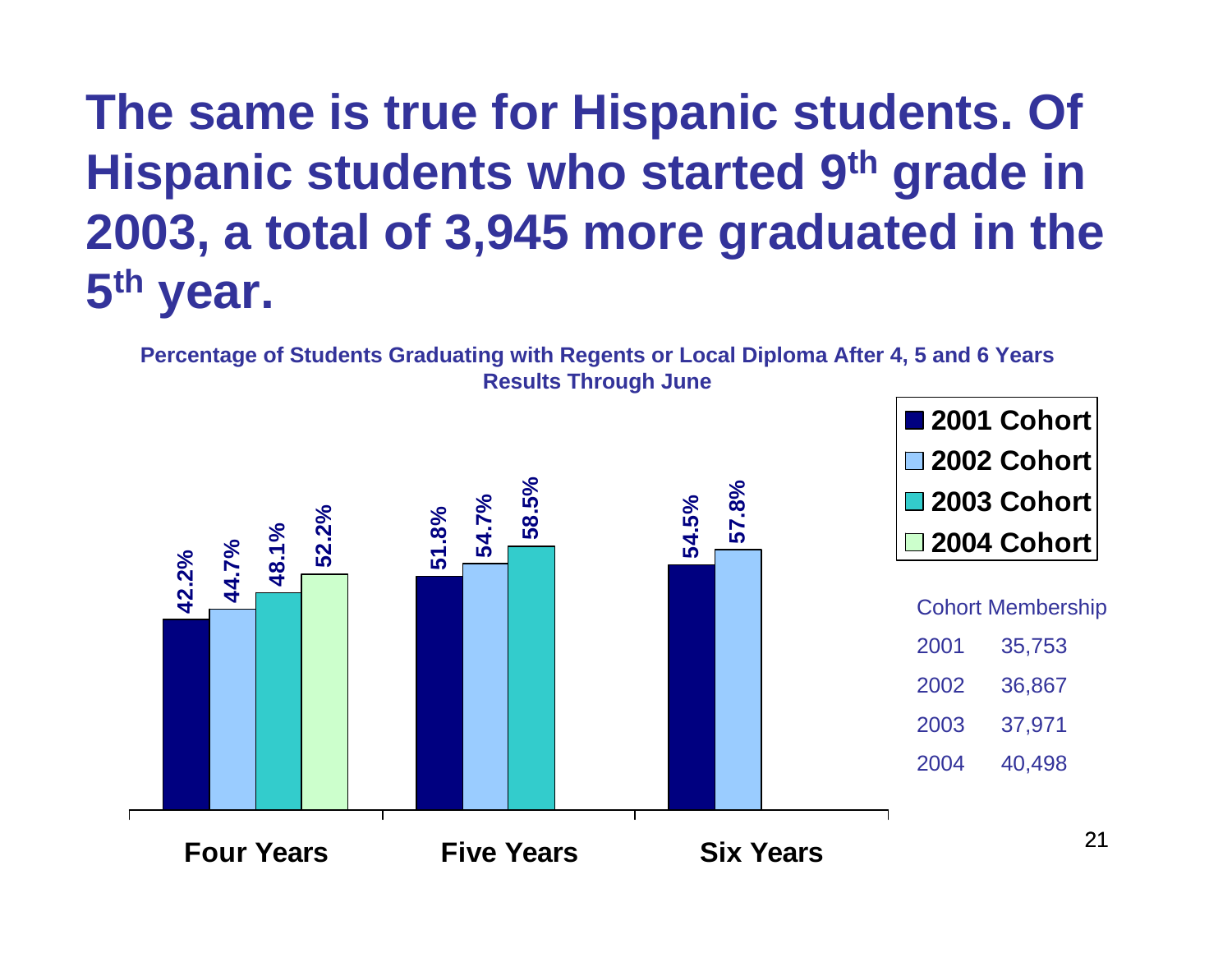# **Fifth year gains for White students are smaller.**

**Percentage of Students Graduating with Regents or Local Diploma After 4, 5 and 6 Years Results Through June**

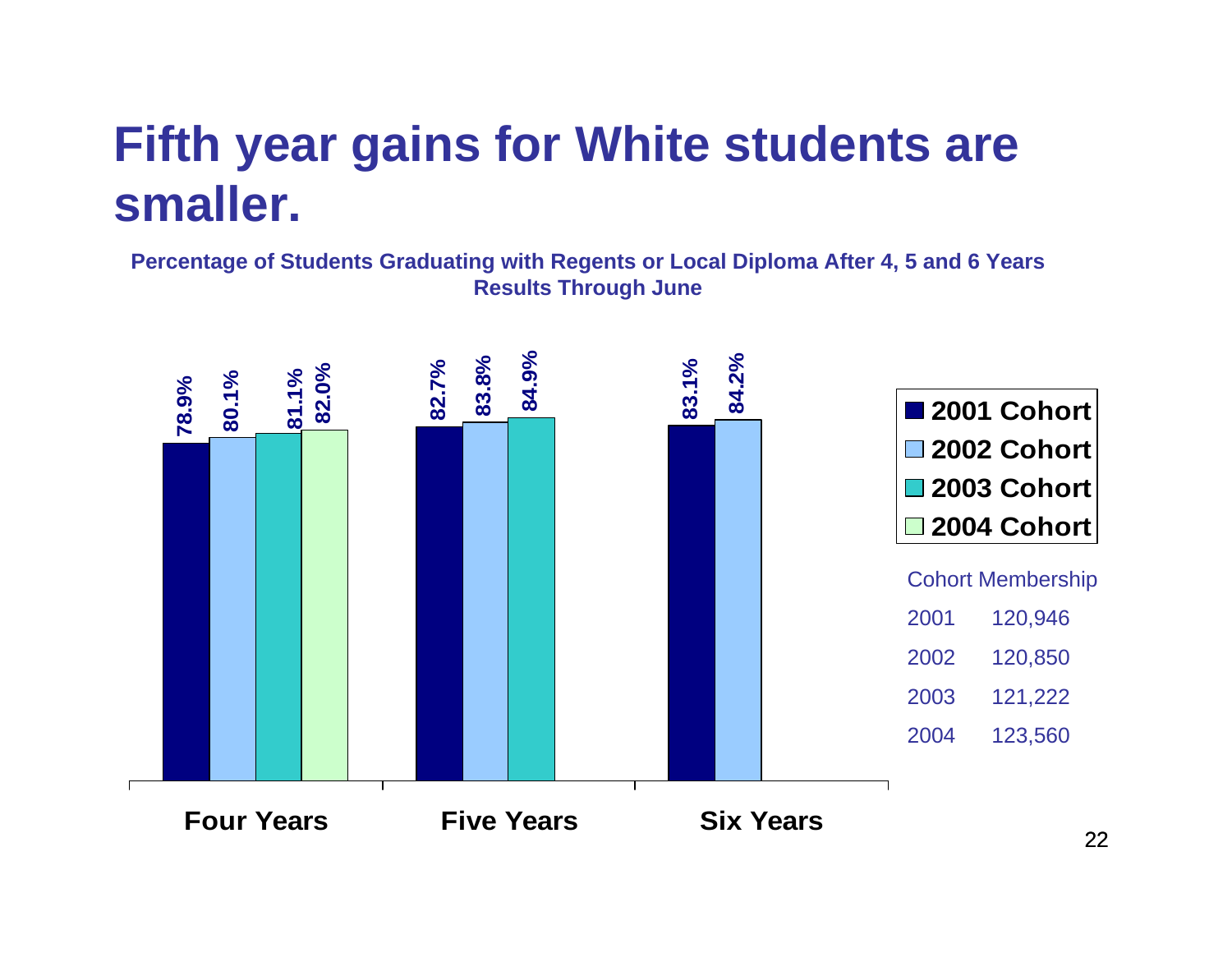# **Although 4-year graduation rates for students with disabilities have not improved, more students are remaining in school and fewer are dropping out.**

**Results After 4 Years, Through June**

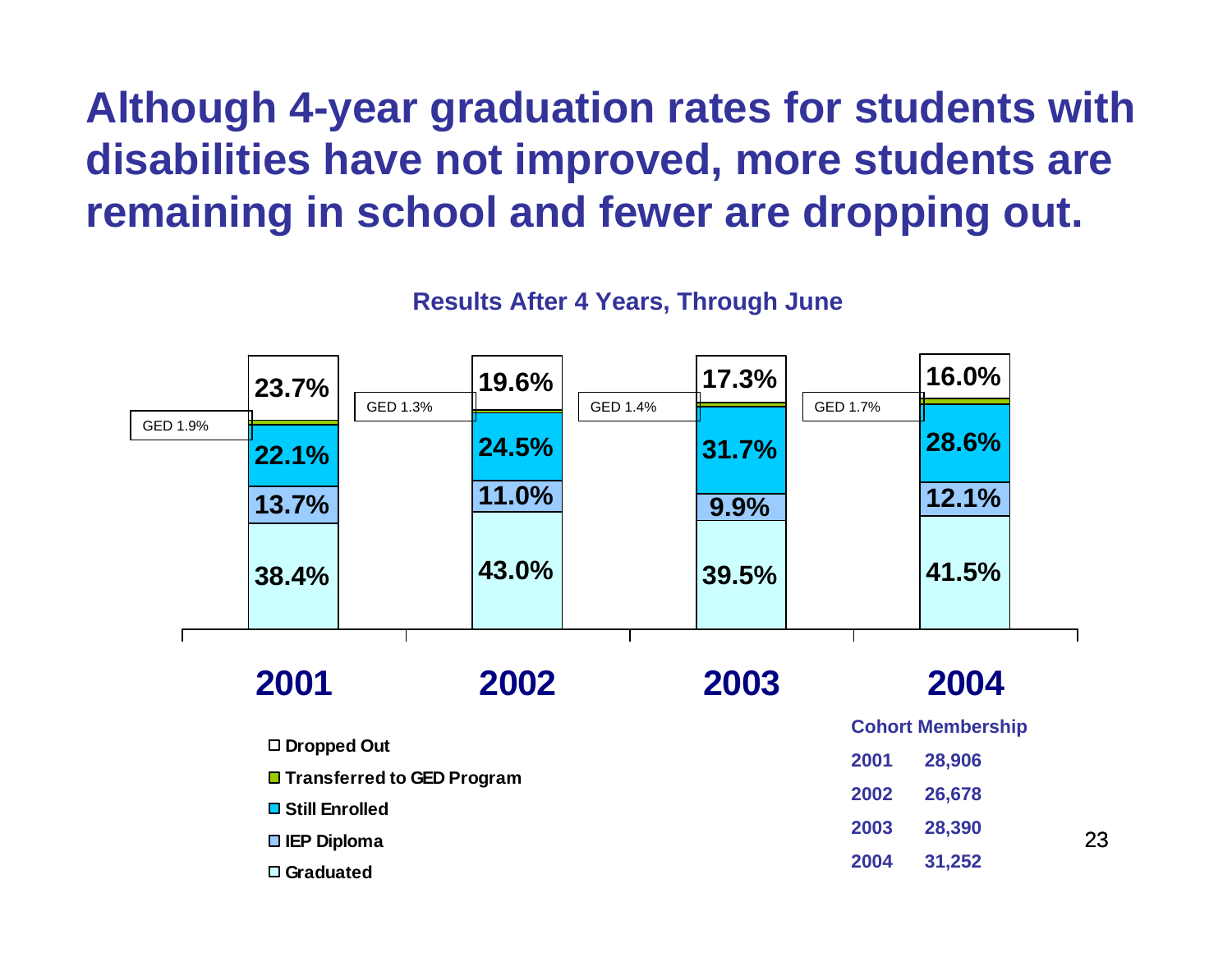# **The graduation rate of students with disabilities has risen and fallen over four years.**

**Percentage of Students Graduating with Regents or Local Diploma After 4, 5 and 6 Years Results Through June**

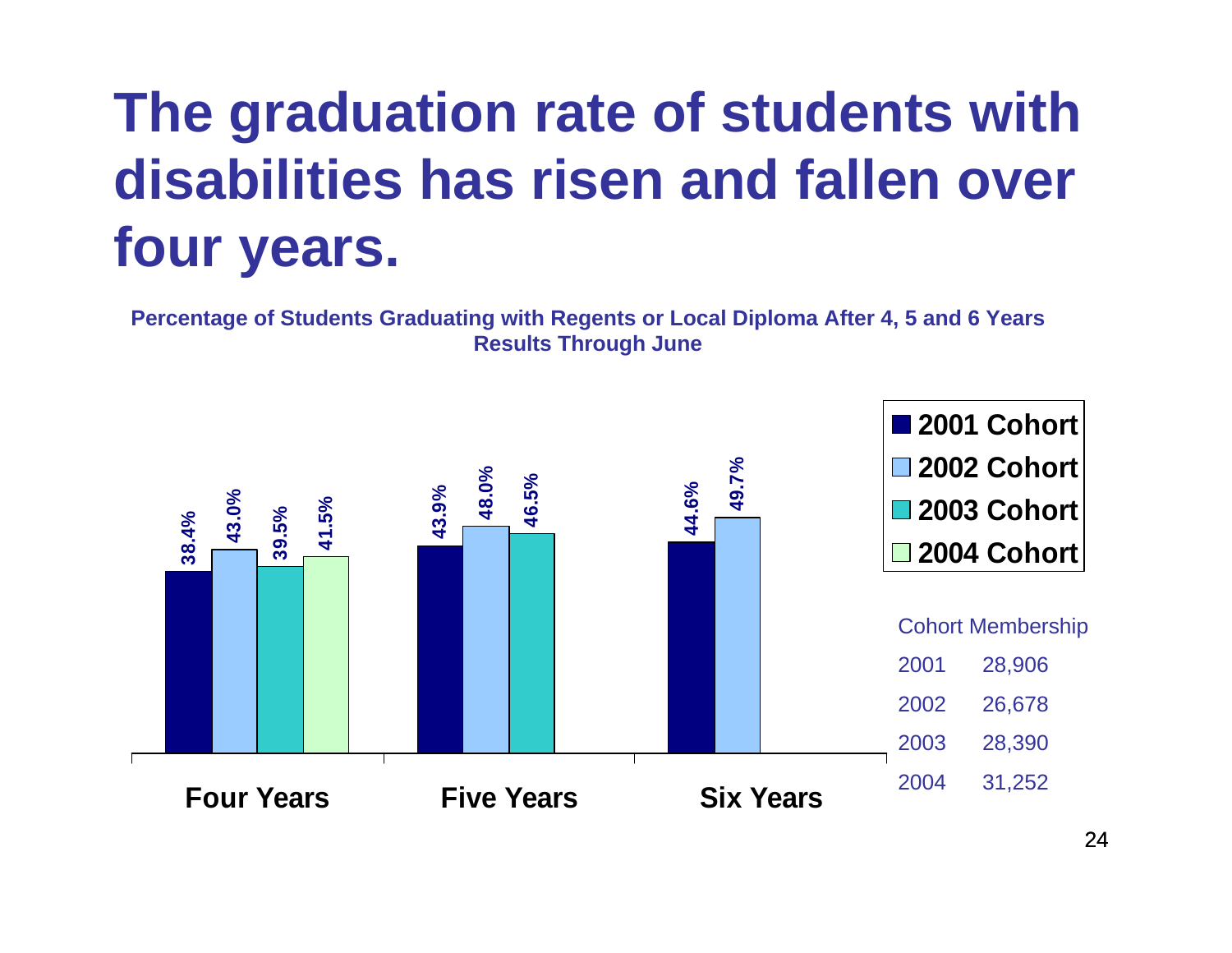**35.7% of ELL students statewide who started 9th grade in 2004 had graduated by June 2008, while 38.8% were still enrolled and had 22.2% dropped out.**

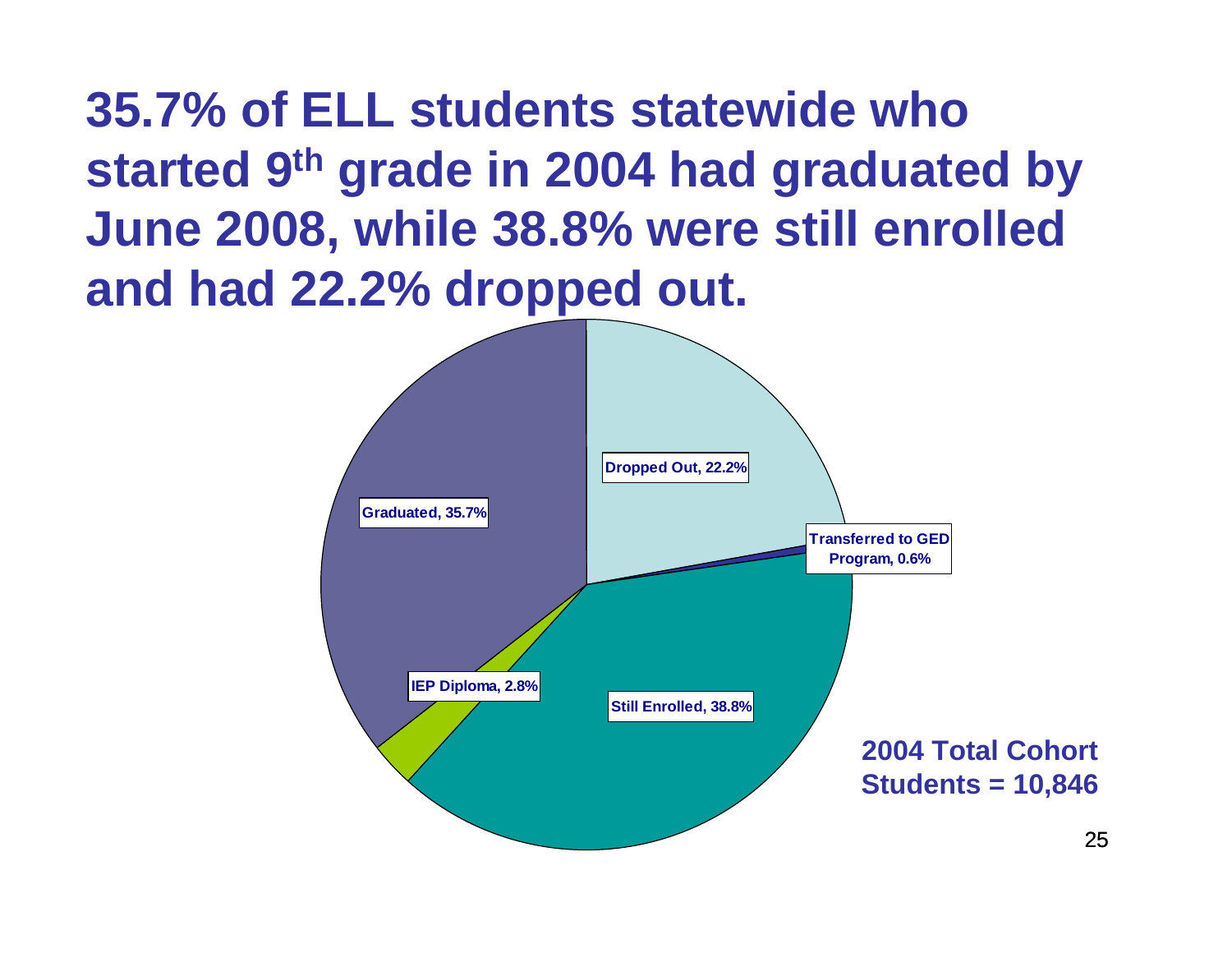# **More ELL students graduate after 5 and 6 years, but results are still low.**

**Percentage of Students Graduating with Regents or Local Diploma After 4, 5 and 6 Years Results Through June**

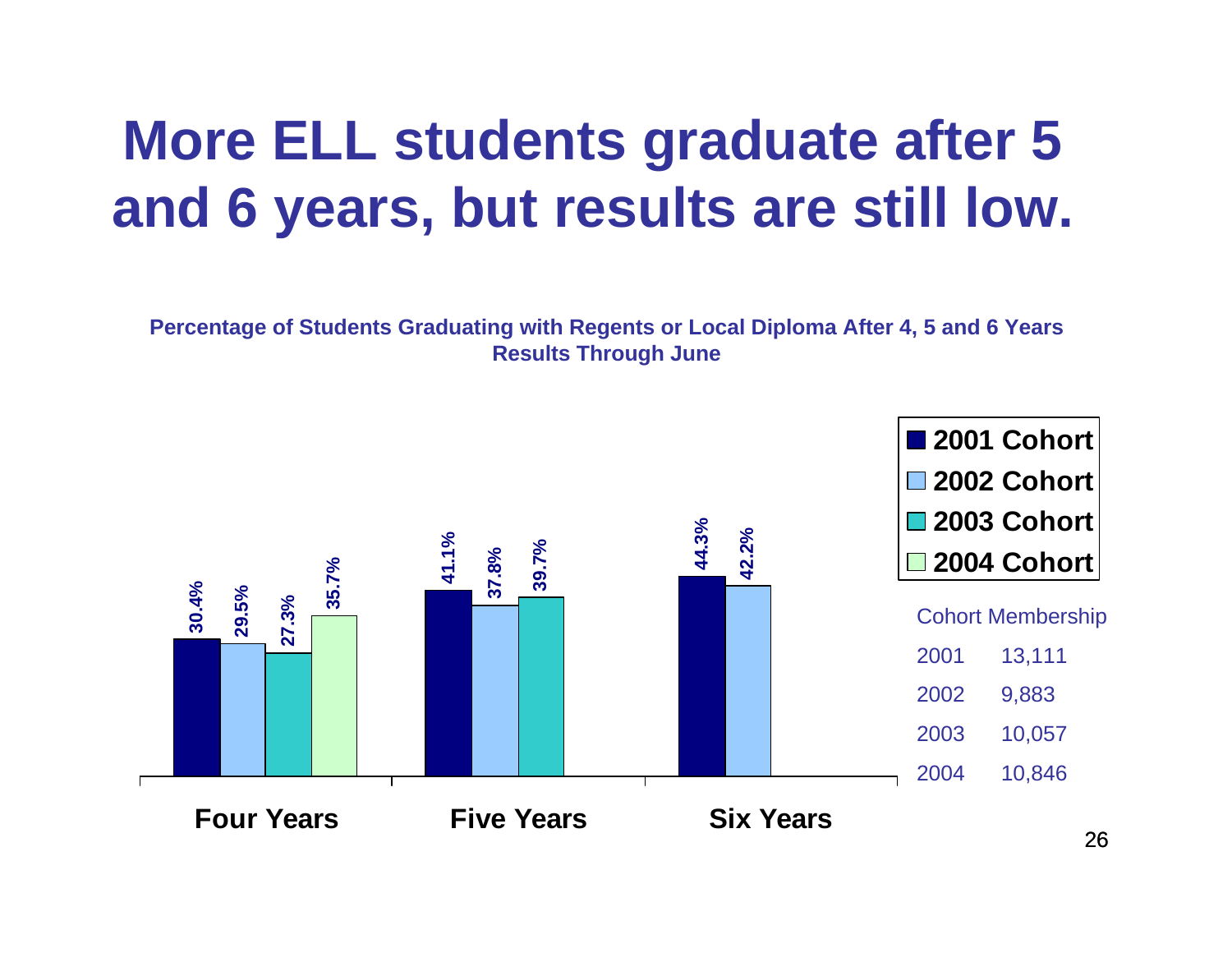## **2004 Total Cohort Graduation Rate After 4 Years Diplomas Earned by Students Who Graduated**

**All Public School Students**

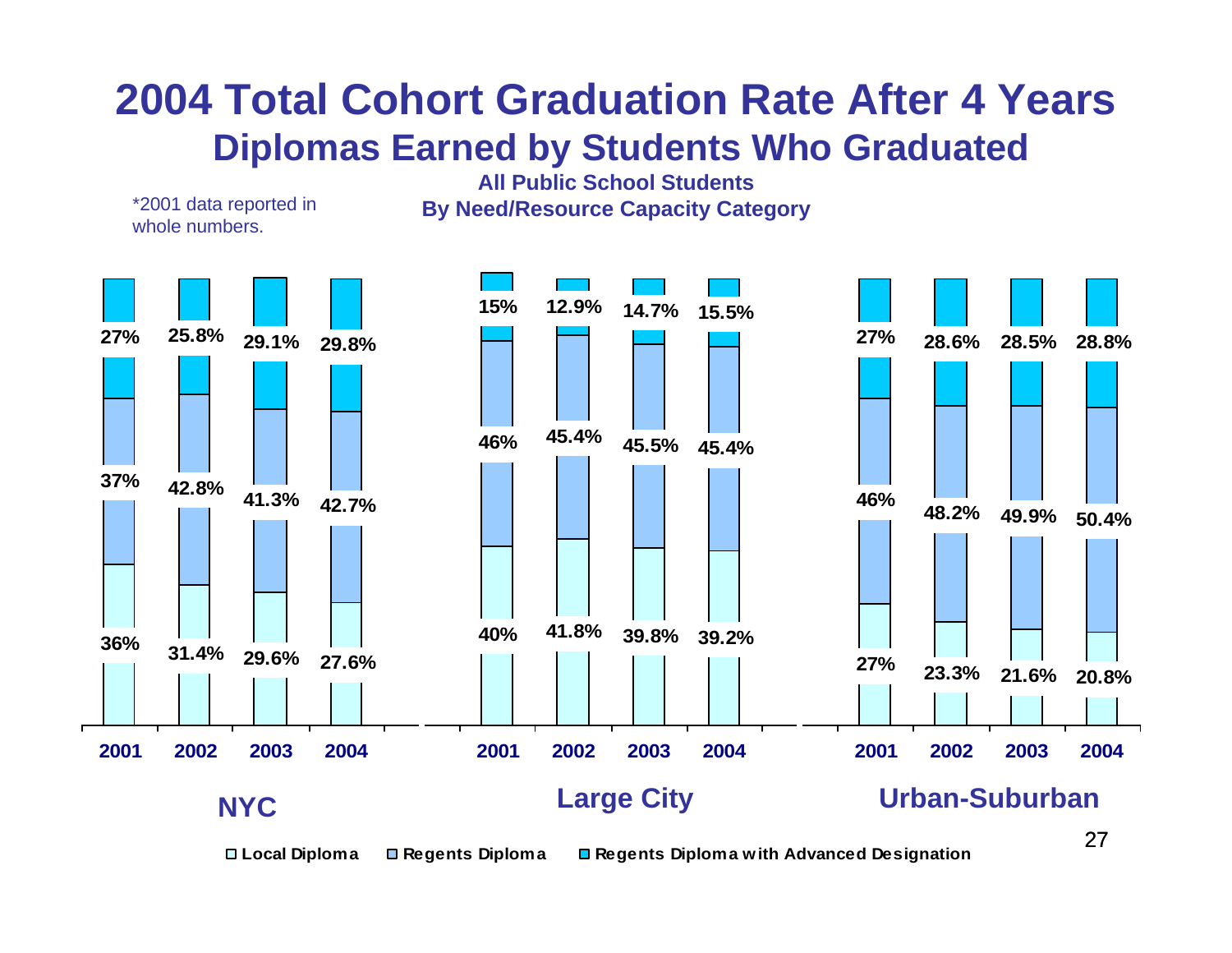## **2004 Total Cohort Graduation Rate After 4 Years Diplomas Earned by Students Who Graduated**

**All Public School StudentsBy Need/Resource Capacity Category**

**17% 15.8% 15.3% 16.5% 11% 10.7% 9.8% 9.6% 9.0% 8.4%46% 46.2% 46.1% 44.2% 45% 43.2% 41.3% 40.8% 36% 32.8% 31.9% 30.6%37% 38.0% 38.6% 39.3% 44% 46.1% 48.9% 49.5% 55% 58.8% 59.9% 60.8% 8.2% 8.6% 2001 2002 2003 2004 2001 2002 2003 2004 2001 2002 2003 2004 Rural Average Low**

\*2001 data reported in

whole numbers.

**Local Diploma Regents Diploma Regents Diploma with Advanced Designation** 

28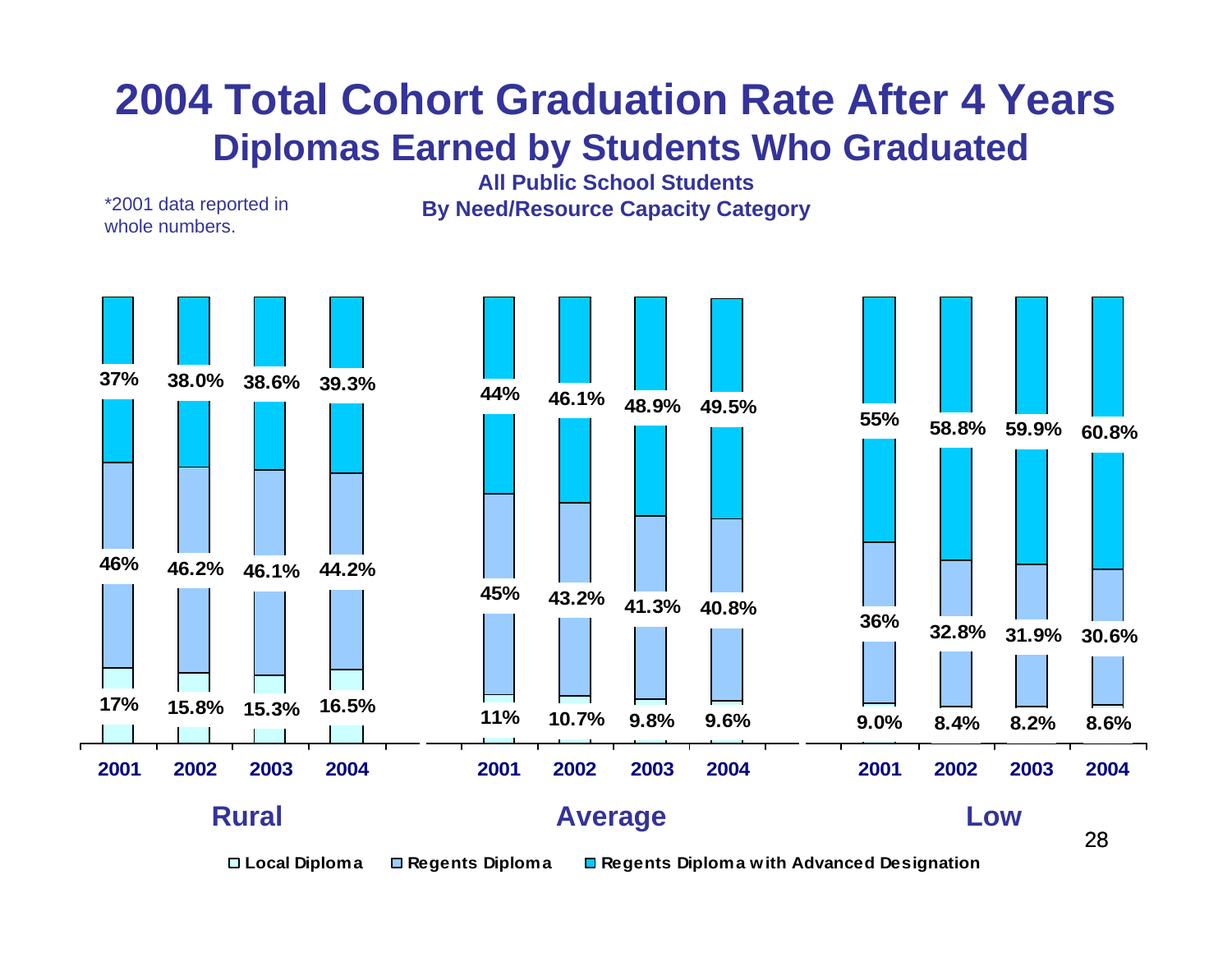# **Race/ Ethnicity by Diploma Type**

**Of Total Diplomas Awarded 2002-2004 Cohorts**

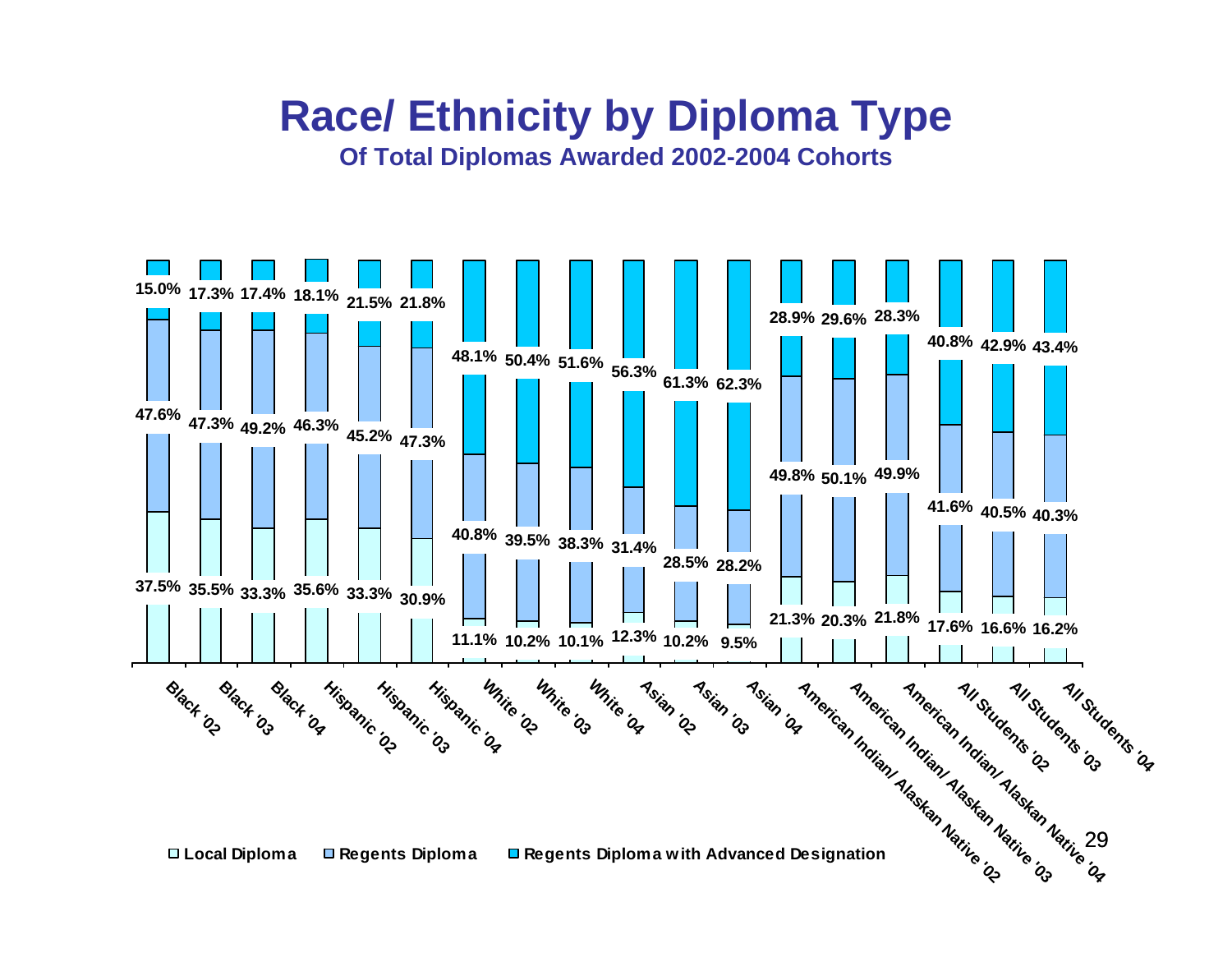## **Students with Disabilities by Diploma Type**

#### **Of Total Diplomas Awarded 2002-2004 Cohorts**

**Local Diploma Regents Diploma Regents Diploma with Advanced Designation** 

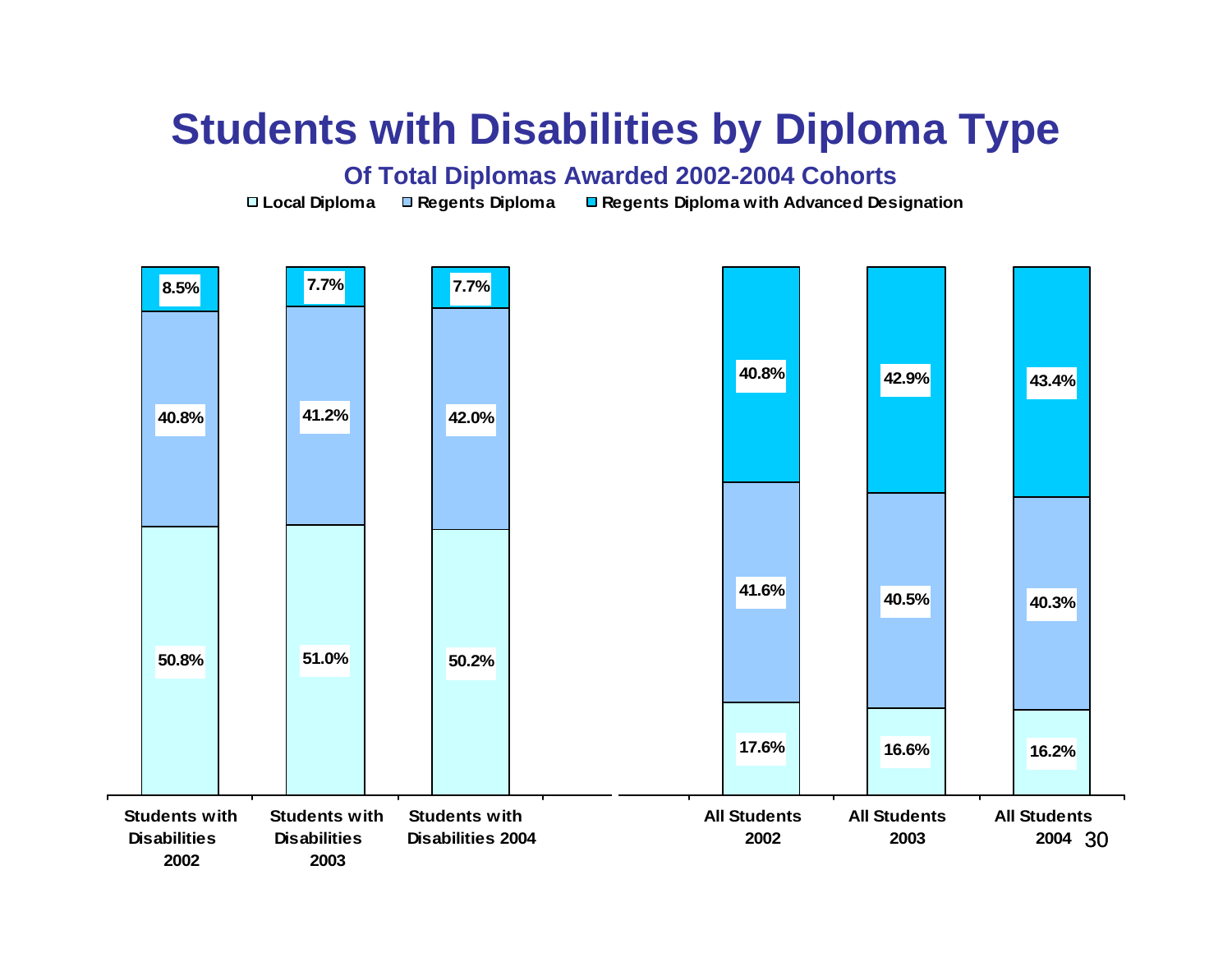# **English Language Learners by Diploma Type**

**Of Total Diplomas Awarded 2002-2004 Cohorts**



**Local Diploma Regents Diploma Regents Diploma with Advanced Designation** 

\*Former ELL calculations started in 2003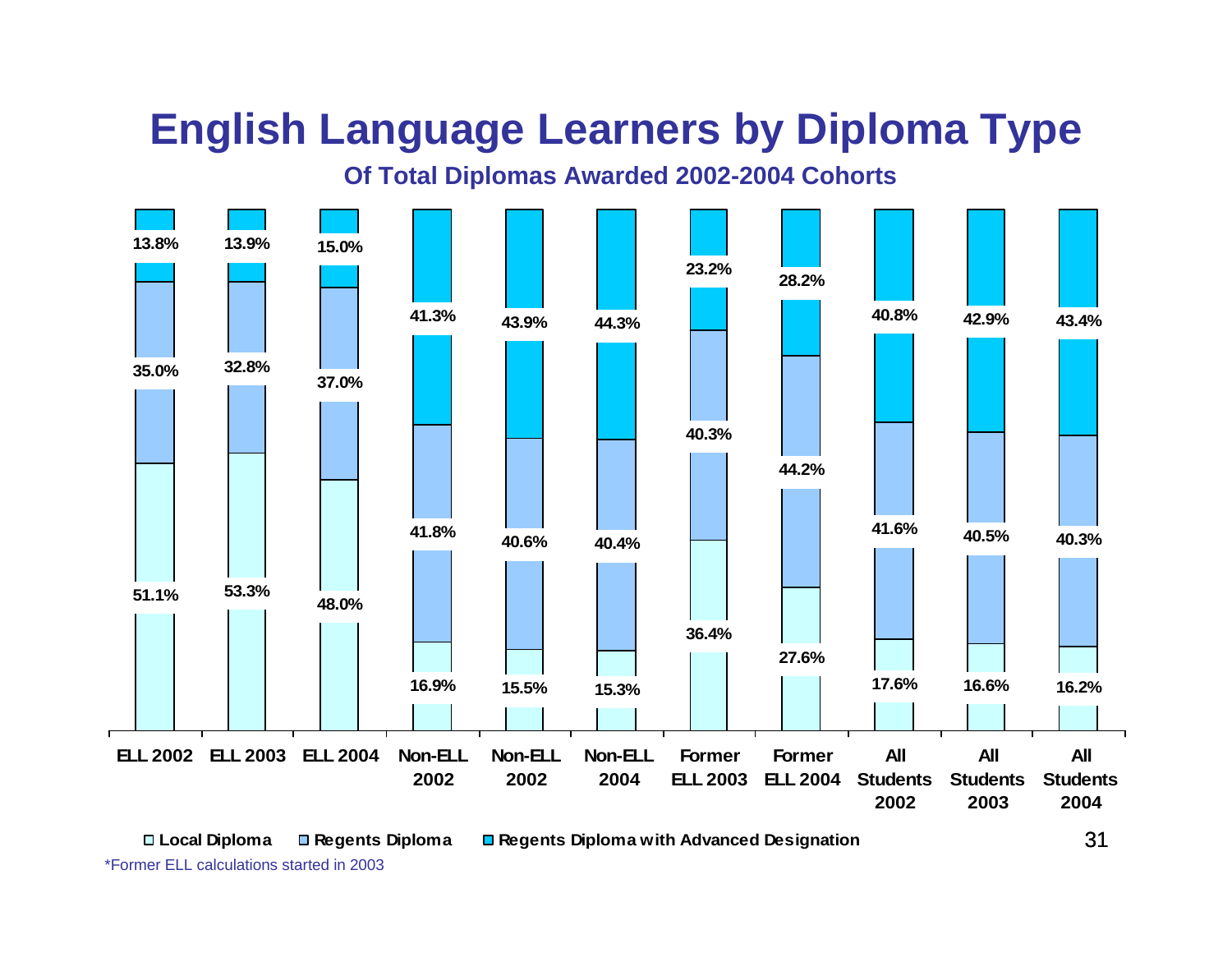**More Students in the 2004 cohort passed the Regents Exams than graduated in 4 years, but too many students were not tested due to incomplete or failed courses. The percentage of students tested has increased for each exam with noticeable improvement in the percentage of students passing the Regents Exams.**

| Regents Performance of Students in Selected Cohorts After 4 Years of School |                                     |       |                                           |      |       |      |        |       |  |  |
|-----------------------------------------------------------------------------|-------------------------------------|-------|-------------------------------------------|------|-------|------|--------|-------|--|--|
| <b>Examination</b>                                                          | <b>Percent Not</b><br><b>Tested</b> |       | <b>All Students Group Percent Scoring</b> |      |       |      |        |       |  |  |
|                                                                             |                                     |       | $0 - 54$                                  |      | 55-64 |      | 65-100 |       |  |  |
|                                                                             | 2004                                | 2001  | 2004                                      | 2001 | 2004  | 2001 | 2004   | 2001  |  |  |
| <b>English</b>                                                              | 15.5%                               | 21.0% | 4.5%                                      | 5.0% | 5.3%  | 6.2% | 74.8%  | 67.9% |  |  |
| <b>Mathematics</b>                                                          | 13.7%                               | 20.1% | 3.8%                                      | 5.7% | 6.6%  | 7.4% | 76.0%  | 66.9% |  |  |
| <b>Global History</b>                                                       | 14.6%                               | 18.7% | 6.9%                                      | 6.7% | 9.1%  | 6.8% | 69.3%  | 67.7% |  |  |
| <b>U.S. History</b>                                                         | 18.7%                               | 23.6% | 3.6%                                      | 4.6% | 5.8%  | 6.4% | 72.0%  | 65.3% |  |  |
| <b>Science</b>                                                              | 13.8%                               | 17.4% | 4.8%                                      | 4.6% | 7.5%  | 5.6% | 74.0%  | 72.3% |  |  |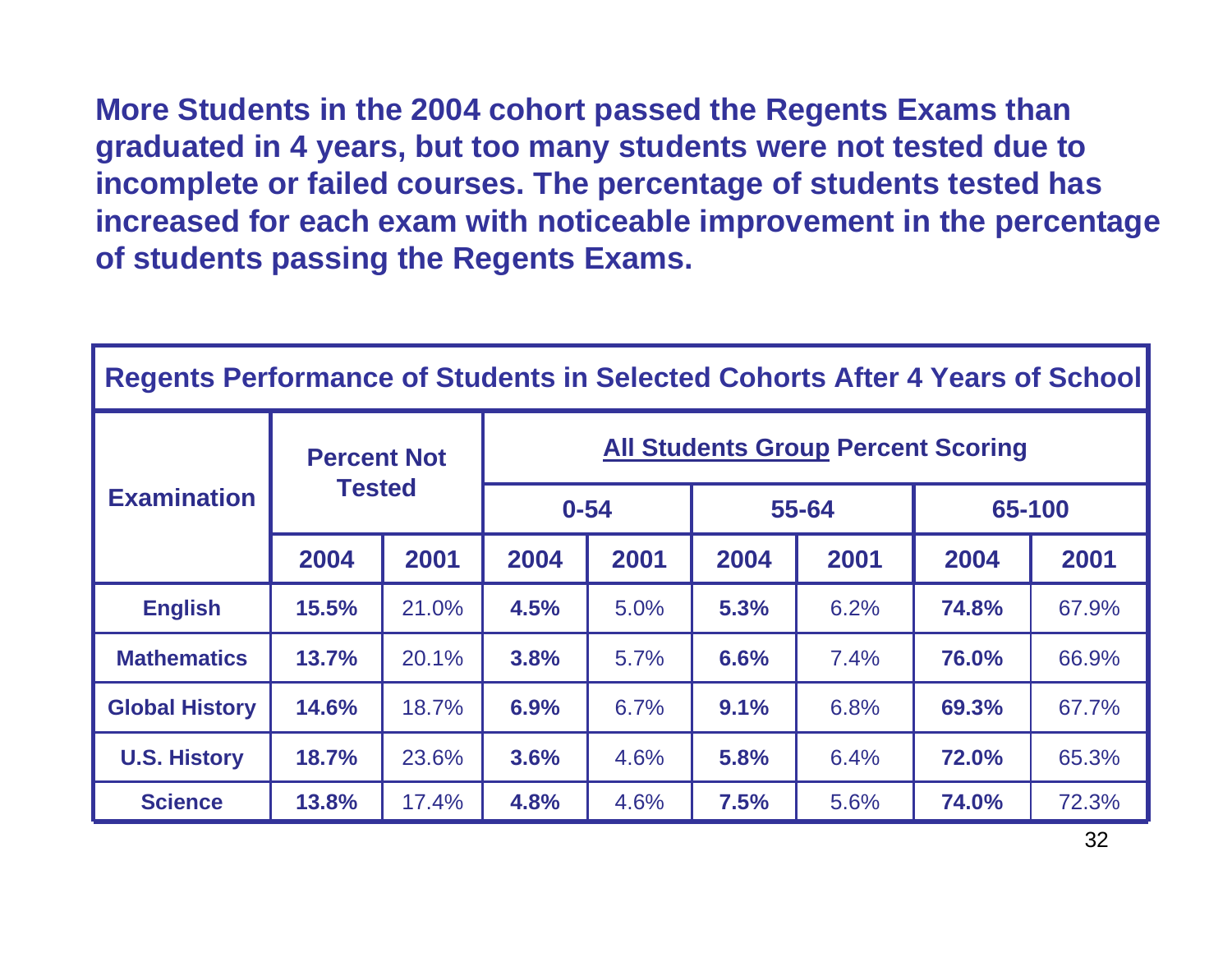**A greater percentage of 2004 cohort** *General Education* **Students passed the Regents Exams than of the 2004 cohort All Students Group. From 2001 to 2004 the percentage of General Education Students tested and passing increased for each Regents exam.**

| <b>Regents Performance of Students in Selected Cohorts After 4 Years of School</b> |                                     |       |                                                   |      |       |      |        |                 |  |  |
|------------------------------------------------------------------------------------|-------------------------------------|-------|---------------------------------------------------|------|-------|------|--------|-----------------|--|--|
| <b>Examination</b>                                                                 | <b>Percent Not</b><br><b>Tested</b> |       | <b>General Education Students Percent Scoring</b> |      |       |      |        |                 |  |  |
|                                                                                    |                                     |       | $0 - 54$                                          |      | 55-64 |      | 65-100 |                 |  |  |
|                                                                                    | 2004                                | 2001  | 2004                                              | 2001 | 2004  | 2001 | 2004   | 2001            |  |  |
| <b>English</b>                                                                     | 11.8%                               | 17.5% | 2.3%                                              | 3.2% | 4.6%  | 5.8% | 81.4%  | <b>73.5 %</b>   |  |  |
| <b>Mathematics</b>                                                                 | 9.9%                                | 16.5% | 1.8%                                              | 3.6% | 5.8%  | 7.3% | 82.4 % | 72.6%           |  |  |
| <b>Global History</b>                                                              | 11.2%                               | 15.5% | 4.5%                                              | 5.0% | 8.7%  | 6.5% | 75.5 % | 73.0 %          |  |  |
| <b>U.S. History</b>                                                                | 14.7%                               | 20.0% | 2.1%                                              | 3.5% | 5.3%  | 6.2% | 77.9 % | 70.3 %          |  |  |
| <b>Science</b>                                                                     | 10.0%                               | 14.0% | 3.1%                                              | 3.5% | 6.9%  | 5.3% | 80.0 % | 77.3 %          |  |  |
|                                                                                    |                                     |       |                                                   |      |       |      |        | 33 <sup>7</sup> |  |  |